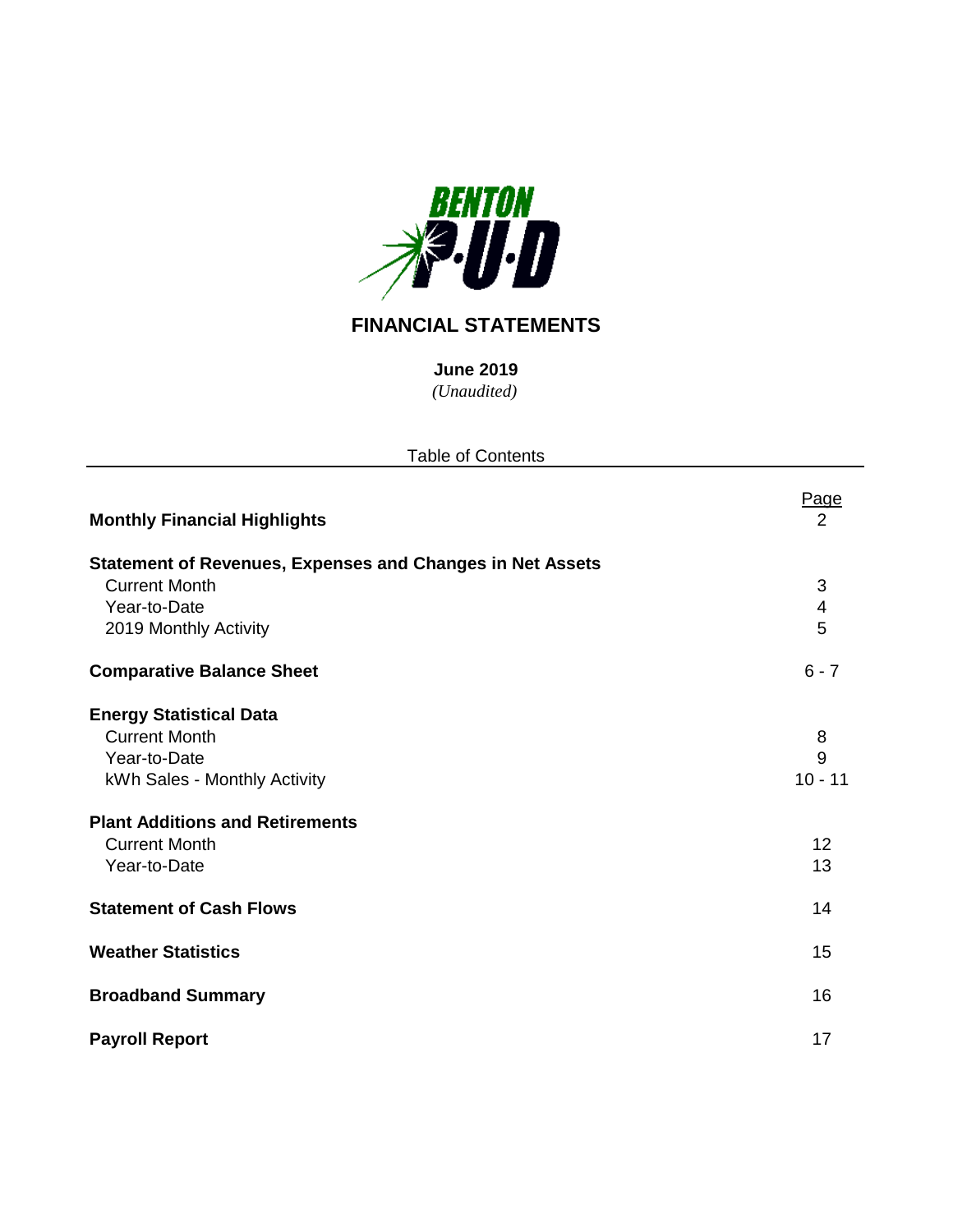

## *Financial Highlights June 2019*



O&M  $\left| \right|$  Capital  $\left( \frac{\sqrt{2},102}{2} \right)$ 

June YTD June YTD

#### **Retail Revenues**

- ➢ June's temperature was 1.4 degrees below the 5-year average while precipitation was up 20% from the 5-year average. Cooling degree days were 18% below the 5-year average. Retail revenues were slightly above budget estimates primarily due to large irrigation loads, residential was down 6% from the budget. Budget also includes a 2.9% April rate increase.
- ➢ Retail revenues year to date are 2% above budget estimates. **Net Power Expense (NPE)**
- ➢ NPE of \$7.3M was 1% above budget estimates for the month.
- Slice generation was below budget for June by 10.8 aMW's
- Sales in the secondary market returned about \$340,000 over budget

20% 16%

**IT (\$1.0M) General Plant (\$1.8M)**

0% 20% 40% 60% 80% 100%

estimates. ➢ Net Power Expense was \$46.2M for the year about \$4.8M above budget.

- **Net Margin/Net Position**
- ➢ Net position and net margin continue to track below budget about \$3.2M and \$3.8M respectively, primarily due to higher than expected net power costs. The District is still forecasting a positive net income of \$0.7M.

## **Capital**

➢ Capital expenditures for the year are \$8.2M of the \$18.1M budget. **O&M Expense**

- ➢ June's O&M expenses, before NESC, were \$1.7M or 11% below budget.
- ➢ O&M expenses YTD, before NESC, were \$11.5M or 3% below budget.



0.2M 0.28M

(\$2,500)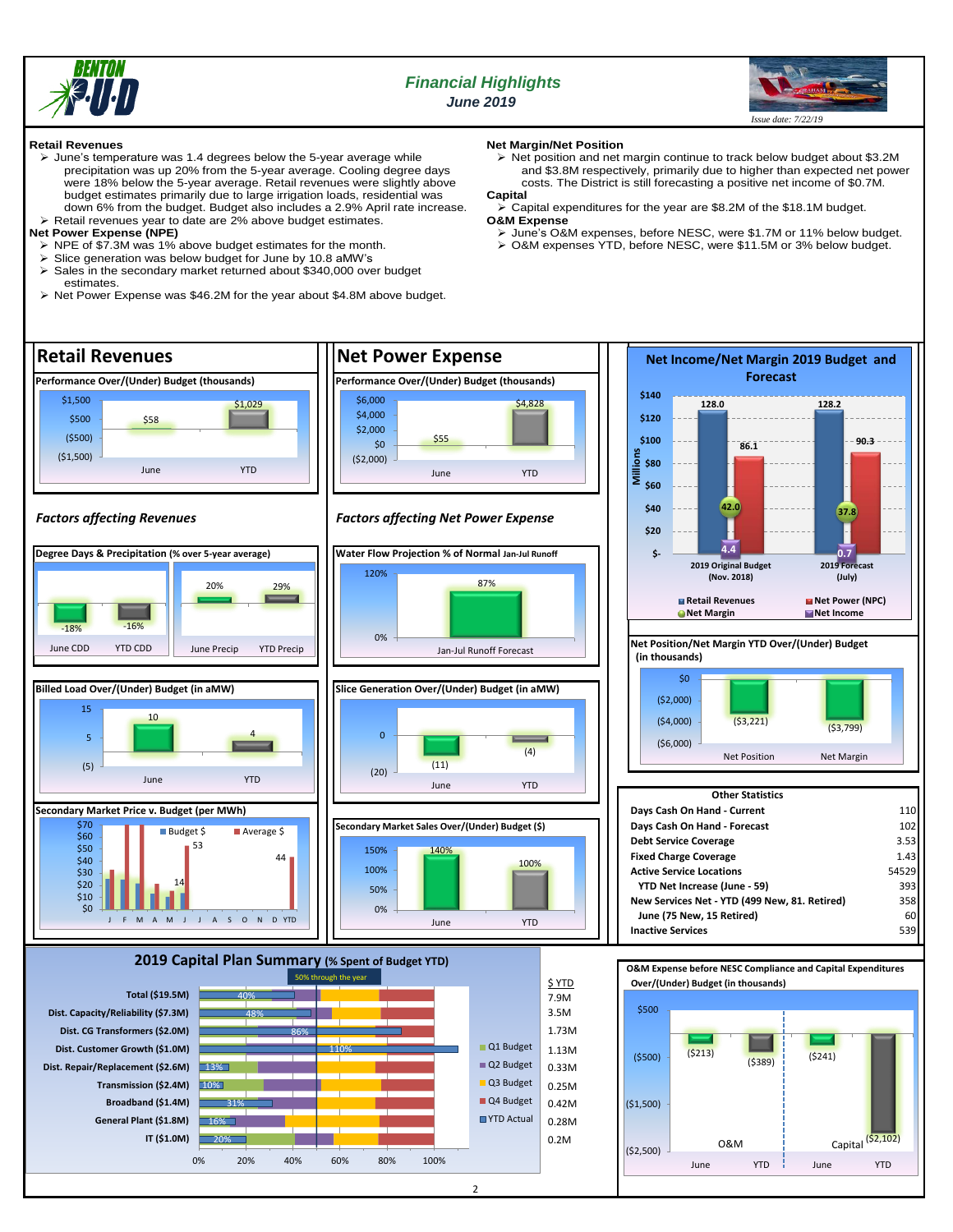## **PUBLIC UTILITY DISTRICT NO.1 OF BENTON COUNTY STATEMENT OF REVENUES, EXPENSES, AND CHANGE IN NET POSITION JUNE 2019**

|                                                            | 6/30/19       |               |                          | 6/30/18       |                          |  |  |
|------------------------------------------------------------|---------------|---------------|--------------------------|---------------|--------------------------|--|--|
|                                                            | <b>ACTUAL</b> | <b>BUDGET</b> | <b>PCT</b><br><b>VAR</b> | <b>ACTUAL</b> | <b>PCT</b><br><b>VAR</b> |  |  |
| <b>OPERATING REVENUES</b>                                  |               |               |                          |               |                          |  |  |
| Energy Sales - Retail                                      | 12,317,339    | 12,259,668    | 0%                       | 11,889,677    | 4%                       |  |  |
| <b>City Occupation Taxes</b>                               | 448,919       | 463.400       | $-3%$                    | 447,327       | 0%                       |  |  |
| <b>Bad Debt Expense</b>                                    | (21, 400)     | (24, 549)     | $-13%$                   | (20,000)      | 7%                       |  |  |
| <b>Energy Secondary Market Sales</b>                       | 750,725       | 312,822       | 140%                     | 380,094       | 98%                      |  |  |
| Transmission of Power for Others                           | 77,618        | 75,000        | 3%                       | 84,919        | $-9%$                    |  |  |
| <b>Broadband Revenue</b>                                   | 196,480       | 200,413       | $-2%$                    | 187,642       | 5%                       |  |  |
| <b>Other Revenue</b>                                       | 89,059        | 107,221       | $-17%$                   | 104,558       | $-15%$                   |  |  |
| <b>TOTAL OPERATING REVENUES</b>                            | 13,858,740    | 13,393,974    | 3%                       | 13,074,217    | 6%                       |  |  |
| <b>OPERATING EXPENSES</b>                                  |               |               |                          |               |                          |  |  |
| <b>Purchased Power</b>                                     | 6,932,747     | 6,363,724     | 9%                       | 6,051,145     | 15%                      |  |  |
| <b>Purchased Transmission &amp; Ancillary Services</b>     | 1,148,724     | 1,160,983     | $-1%$                    | 1,272,183     | $-10%$                   |  |  |
| <b>Conservation Program</b>                                | 52,393        | 103,197       | $-49%$                   | 24,272        | 116%                     |  |  |
| <b>Total Power Supply</b>                                  | 8,133,864     | 7,627,904     | 7%                       | 7,347,600     | 11%                      |  |  |
| <b>Transmission Operation &amp; Maintenance</b>            | 5,069         | 11,823        | $-57%$                   | 11,533        | -56%                     |  |  |
| Distribution Operation & Maintenance                       | 697,568       | 875,347       | $-20%$                   | 765,536       | $-9%$                    |  |  |
| <b>Broadband Expense</b>                                   | 69,530        | 82,878        | $-16%$                   | 71,294        | $-2%$                    |  |  |
| Customer Accounting, Collection & Information              | 377,650       | 376,357       | 0%                       | 350,499       | 8%                       |  |  |
| Administrative & General                                   | 510,459       | 526,379       | $-3%$                    | 582,265       | $-12%$                   |  |  |
| Subtotal before NESC Compliance / Public Safety            | 1,660,276     | 1,872,785     | $-11%$                   | 1,781,127     | $-7%$                    |  |  |
| NESC Compliance (Net District Expense)                     | 81,015        | 43,814        | 85%                      | 14,415        | >200%                    |  |  |
| Subtotal before Taxes & Depreciation                       | 1,741,291     | 1,916,599     | $-9%$                    | 1,795,542     | $-3%$                    |  |  |
| Taxes                                                      | 1,185,274     | 1,243,125     | $-5%$                    | 1,192,133     | $-1%$                    |  |  |
| Depreciation & Amortization                                | 832,040       | 834,281       | 0%                       | 813,316       | 2%                       |  |  |
| <b>Total Other Operating Expenses</b>                      | 3,758,605     | 3,994,005     | $-6%$                    | 3,800,991     | $-1%$                    |  |  |
| <b>TOTAL OPERATING EXPENSES</b>                            | 11,892,469    | 11,621,909    | 2%                       | 11,148,591    | 7%                       |  |  |
| <b>OPERATING INCOME (LOSS)</b>                             | 1,966,271     | 1,772,065     | 11%                      | 1,925,626     | 2%                       |  |  |
| <b>NONOPERATING REVENUES &amp; EXPENSES</b>                |               |               |                          |               |                          |  |  |
| Interest Income                                            | 100,515       | 58,310        | 72%                      | 86,775        | 16%                      |  |  |
| Other Income                                               | 35,205        | 31,339        | 12%                      | 29,274        | 20%                      |  |  |
| Other Expense                                              |               |               | n/a                      |               | n/a                      |  |  |
| <b>Interest Expense</b>                                    | (222, 398)    | (209, 864)    | 6%                       | (232, 838)    | $-4%$                    |  |  |
| Debt Discount/Premium Amortization & Loss on Defeased Debt | 34,318        | 37,647        | $-9%$                    | 38,127        | $-10%$                   |  |  |
| MtM Gain/(Loss) on Investments                             | 10,135        |               | n/a                      | (733)         | $>200\%$                 |  |  |
| <b>TOTAL NONOPERATING REVENUES &amp; EXPENSES</b>          | (42, 225)     | (82, 568)     | -49%                     | (79, 395)     | $-47%$                   |  |  |
| <b>INCOME (LOSS) BEFORE CAPITAL CONTRIBUTIONS</b>          | 1,924,046     | 1,689,497     | 14%                      | 1,846,231     | 4%                       |  |  |
| <b>CAPITAL CONTRIBUTIONS</b>                               | 854,937       | 102,142       | >200%                    | 76,290        | >200%                    |  |  |
| <b>CHANGE IN NET POSITION</b>                              | 2,778,983     | 1,791,640     | 55%                      | 1,922,521     | 45%                      |  |  |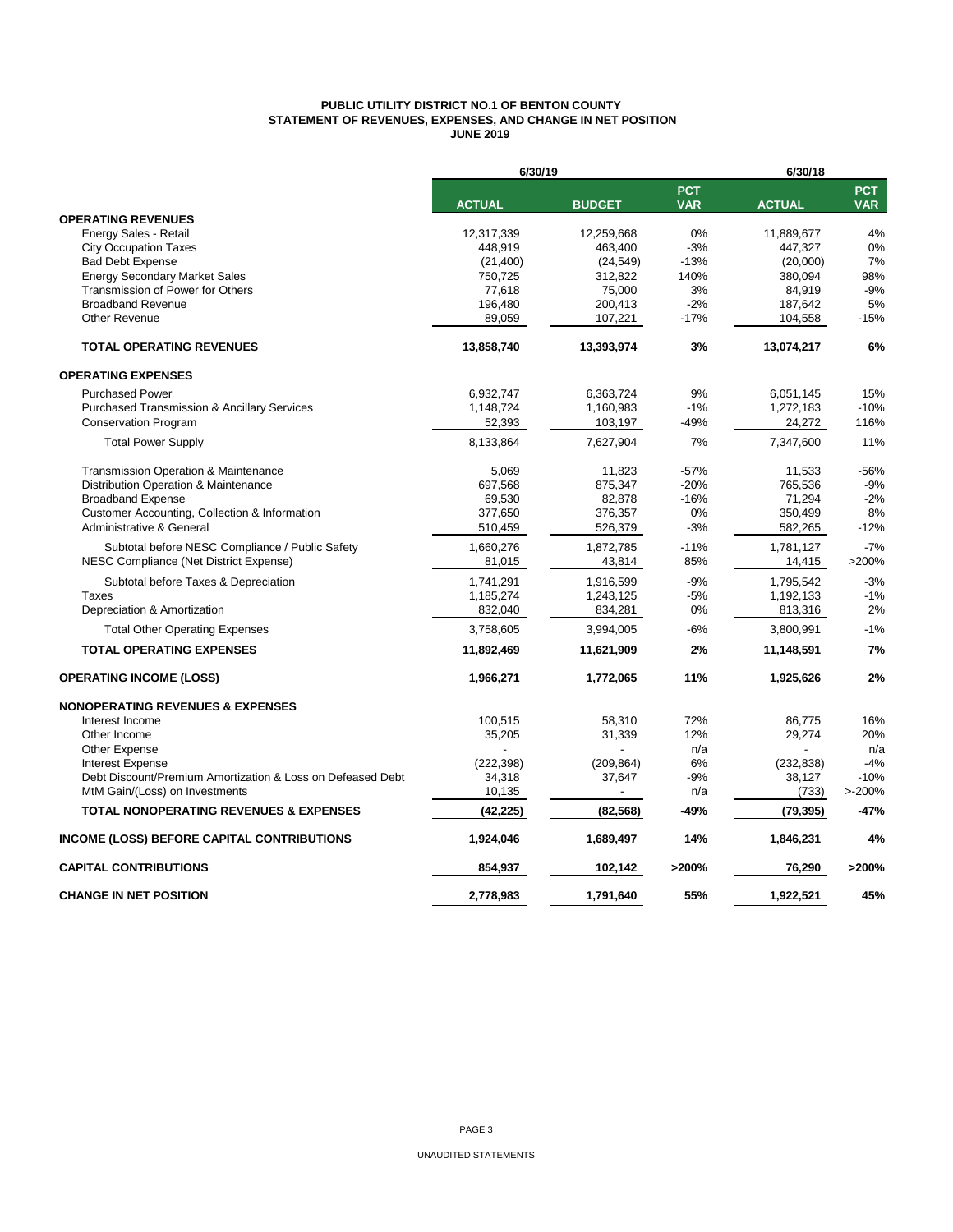### **PUBLIC UTILITY DISTRICT NO.1 OF BENTON COUNTY STATEMENT OF REVENUES, EXPENSES, AND CHANGE IN NET POSITION YEAR TO DATE**

|                                                                                       | 6/30/19                |                        |                          | 6/30/18                  |                          |  |
|---------------------------------------------------------------------------------------|------------------------|------------------------|--------------------------|--------------------------|--------------------------|--|
|                                                                                       | <b>ACTUAL</b>          | <b>BUDGET</b>          | <b>PCT</b><br><b>VAR</b> | <b>ACTUAL</b>            | <b>PCT</b><br><b>VAR</b> |  |
| <b>OPERATING REVENUES</b>                                                             |                        |                        |                          |                          |                          |  |
| Energy Sales - Retail                                                                 | 62,344,037             | 61,314,712             | 2%                       | 59.695.995               | 4%                       |  |
| <b>City Occupation Taxes</b>                                                          | 3,179,935              | 3,107,629              | 2%                       | 3,008,465                | 6%                       |  |
| <b>Bad Debt Expense</b>                                                               | (115, 400)             | (123, 850)             | $-7%$                    | (105,000)                | 10%                      |  |
| <b>Energy Secondary Market Sales</b>                                                  | 14,585,080             | 7,286,444              | 100%                     | 6,795,196                | 115%                     |  |
| Transmission of Power for Others                                                      | 748,033                | 450,000                | 66%                      | 746,648                  | 0%                       |  |
| <b>Broadband Revenue</b>                                                              | 1,176,404              | 1,177,036              | 0%                       | 1,109,041                | 6%                       |  |
| <b>Other Revenue</b>                                                                  | 1,046,244              | 973,551                | 7%                       | 1,114,430                | $-6%$                    |  |
| <b>TOTAL OPERATING REVENUES</b>                                                       | 82,964,333             | 74,185,521             | 12%                      | 72,364,775               | 15%                      |  |
| <b>OPERATING EXPENSES</b>                                                             |                        |                        |                          |                          |                          |  |
| <b>Purchased Power</b>                                                                | 54.505.072             | 41,682,689             | 31%                      | 38,853,530               | 40%                      |  |
| <b>Purchased Transmission &amp; Ancillary Services</b>                                | 6,929,900              | 6,803,464              | 2%                       | 6,803,554                | 2%                       |  |
| <b>Conservation Program</b>                                                           | 111,469                | 619,729                | $-82%$                   | 88,184                   | 26%                      |  |
| <b>Total Power Supply</b>                                                             | 61,546,442             | 49,105,883             | 25%                      | 45,745,268               | 35%                      |  |
| Transmission Operation & Maintenance                                                  | 42,682                 | 66,455                 | $-36%$                   | 49,918                   | $-14%$                   |  |
| Distribution Operation & Maintenance                                                  | 4,913,034              | 5,320,411              | -8%                      | 5,124,810                | $-4%$                    |  |
| <b>Broadband Expense</b>                                                              | 469,745                | 420,203                | 12%                      | 437,822                  | 7%                       |  |
| Customer Accounting, Collection & Information                                         | 2,249,563              | 2,284,275              | $-2%$                    | 2,158,702                | 4%                       |  |
| Administrative & General                                                              | 3,837,435              | 3,810,250              | 1%                       | 3,944,288                | $-3%$                    |  |
| Subtotal before NESC Compliance / Public Safety                                       | 11,512,459             | 11,901,593             | $-3%$                    | 11,715,540               | $-2%$                    |  |
| NESC Compliance (Net District Expense)                                                | 348,778                | 262,887                | 33%                      | 282,359                  | 24%                      |  |
| Subtotal before Taxes & Depreciation                                                  | 11,861,237             | 12,164,480             | $-2%$                    | 11,997,899               | $-1%$                    |  |
| <b>Taxes</b>                                                                          | 7,187,986              | 7,171,191              | 0%                       | 6,871,497                | 5%                       |  |
| Depreciation & Amortization                                                           | 5,105,352              | 5,063,909              | 1%                       | 4,906,060                | 4%                       |  |
| <b>Total Other Operating Expenses</b>                                                 | 24, 154, 575           | 24,399,580             | $-1%$                    | 23,775,456               | 2%                       |  |
| <b>TOTAL OPERATING EXPENSES</b>                                                       | 85,701,017             | 73,505,463             | 17%                      | 69,520,724               | 23%                      |  |
| <b>OPERATING INCOME (LOSS)</b>                                                        | (2,736,684)            | 680,059                | >200%                    | 2,844,051                | $-196%$                  |  |
|                                                                                       |                        |                        |                          |                          |                          |  |
| <b>NONOPERATING REVENUES &amp; EXPENSES</b>                                           |                        |                        |                          |                          |                          |  |
| Interest Income                                                                       | 731,440                | 349,860                | 109%                     | 487,488                  | 50%                      |  |
| Other Income                                                                          | 190,094                | 188,035                | 1%                       | 187,880                  | 1%                       |  |
| Other Expense                                                                         |                        |                        | n/a                      |                          | n/a                      |  |
| <b>Interest Expense</b><br>Debt Discount/Premium Amortization & Loss on Defeased Debt | (1,251,831)<br>205,908 | (1,268,992)<br>225,883 | $-1%$<br>-9%             | (1, 416, 554)<br>228,760 | $-12%$<br>$-10%$         |  |
| MtM Gain/(Loss) on Investments                                                        | 4,084                  |                        | n/a                      | (9,430)                  | $-143%$                  |  |
| <b>TOTAL NONOPERATING REVENUES &amp; EXPENSES</b>                                     | (120, 305)             | (505, 214)             | -76%                     | (521, 856)               | $-77%$                   |  |
|                                                                                       |                        |                        |                          |                          |                          |  |
| INCOME (LOSS) BEFORE CAPITAL CONTRIBUTIONS                                            | (2,856,989)            | 174,845                | >200%                    | 2,322,195                | >200%                    |  |
| <b>CAPITAL CONTRIBUTIONS</b>                                                          | 1,262,956              | 1,452,299              | $-13%$                   | 873,722                  | 45%                      |  |
| <b>CHANGE IN NET POSITION</b>                                                         | (1,594,032)            | 1,627,144              | $-198%$                  | 3,195,917                | $-150%$                  |  |
| TOTAL NET POSITION, BEGINNING OF YEAR                                                 | 133,899,577            | 133,899,577            | 0%                       | 124,155,023              | $-2%$                    |  |
| TOTAL NET POSITION, END OF YEAR                                                       | 132,305,545            | 135,526,721            | 0.1%                     | 127,350,940              | $-4%$                    |  |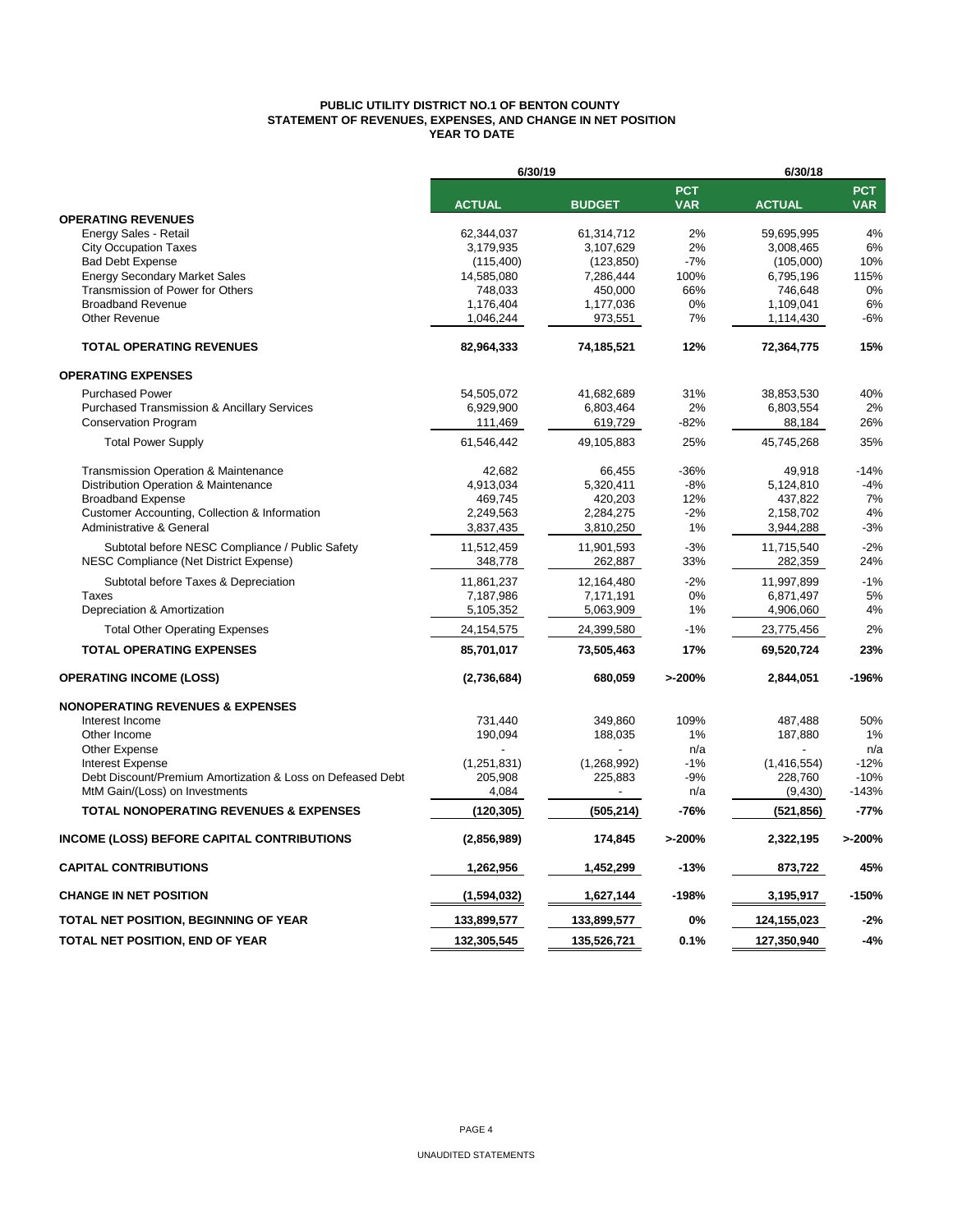#### **PUBLIC UTILITY DISTRICT NO. 1 OF BENTON COUNTY STATEMENT OF REVENUES, EXPENSES, AND CHANGE IN NET POSITION 2019 MONTHLY ACTIVITY**

|                                                 | January        | <b>February</b> | <b>March</b>             | <b>April</b>             | <b>May</b>  | June         | July | <b>August</b> | September | October | <b>November</b> | <b>December</b> | <b>Total</b>   |
|-------------------------------------------------|----------------|-----------------|--------------------------|--------------------------|-------------|--------------|------|---------------|-----------|---------|-----------------|-----------------|----------------|
| <b>OPERATING REVENUES</b>                       |                |                 |                          |                          |             |              |      |               |           |         |                 |                 |                |
| Energy Sales - Retail                           | \$10,133,264   | \$11,448,330    | \$10,205,388             | \$8,518,369              | \$9,721,347 | \$12,317,339 |      |               |           |         |                 |                 | \$62,344,037   |
| <b>City Occupation Taxes</b>                    | 593,823        | 640,507         | 634,083                  | 469,094                  | 393,510     | 448,919      |      |               |           |         |                 |                 | 3,179,936      |
| <b>Bad Debt Expense</b>                         | (18,000)       | (19,300)        | (19,200)                 | (18, 400)                | (19, 100)   | (21, 400)    |      |               |           |         |                 |                 | (115, 400)     |
| <b>Energy Secondary Market Sales</b>            | 2,876,081      | 4,541,248       | 4,529,241                | 1,310,249                | 577,536     | 750,725      |      |               |           |         |                 |                 | 14,585,080     |
| Transmission of Power for Others                | 120,920        | 118,076         | 160,172                  | 152,687                  | 118,562     | 77,618       |      |               |           |         |                 |                 | 748,035        |
| <b>Broadband Revenue</b>                        | 197,864        | 192,965         | 192,182                  | 195,468                  | 201,443     | 196,480      |      |               |           |         |                 |                 | 1,176,402      |
| Other Electric Revenue                          | 572,714        | 88,248          | 75,566                   | 108,244                  | 112,413     | 89,059       |      |               |           |         |                 |                 | 1,046,244      |
| <b>TOTALOPERATING REVENUES</b>                  | 14,476,666     | 17,010,074      | 15,777,432               | 10,735,711               | 11,105,711  | 13,858,740   |      |               |           |         |                 |                 | 82,964,334     |
| <b>OPERATING EXPENSES</b>                       |                |                 |                          |                          |             |              |      |               |           |         |                 |                 |                |
| <b>Purchased Power</b>                          | 8,553,731      | 12,329,908      | 14,214,595               | 6,703,472                | 5,770,619   | 6,932,747    |      |               |           |         |                 |                 | 54,505,072     |
| Purchased Transmission & Ancillary Services     | 1,271,434      | 1,105,891       | 1,162,591                | 1,093,605                | 1,147,657   | 1,148,724    |      |               |           |         |                 |                 | 6,929,902      |
| <b>Conservation Program</b>                     | 89,773         | (62, 553)       | (24, 743)                | 6,622                    | 49,977      | 52,393       |      |               |           |         |                 |                 | 111,469        |
| <b>Total Power Supply</b>                       | 9,914,938      | 13,373,246      | 15,352,443               | 7,803,699                | 6,968,253   | 8,133,864    |      |               |           |         |                 |                 | 61,546,443     |
| Transmission Operation & Maintenance            | 4,214          | 8,005           | 7,142                    | 8,562                    | 9,690       | 5,069        |      |               |           |         |                 |                 | 42,682         |
| Distribution Operation & Maintenance            | 862,821        | 788,791         | 958,348                  | 808,402                  | 797,104     | 697,568      |      |               |           |         |                 |                 | 4,913,034      |
| <b>Broadband Expense</b>                        | 62,443         | 77,297          | 107,542                  | 83,823                   | 69,111      | 69,530       |      |               |           |         |                 |                 | 469,746        |
| Customer Accounting, Collection & Information   | 383,229        | 363,266         | 365,108                  | 348,241                  | 412,069     | 377,650      |      |               |           |         |                 |                 | 2,249,563      |
| Administrative & General                        | 824,147        | 493,822         | 506,736                  | 655,791                  | 846,480     | 510,459      |      |               |           |         |                 |                 | 3,837,435      |
| Subtotal before NESC Compliance / Public Safety | 2,136,854      | 1,731,181       | 1,944,876                | 1,904,819                | 2,134,454   | 1,660,276    |      |               |           |         |                 |                 | 11,512,460     |
| NESC Compliance (Net District Expense)          | 28,131         | 45,738          | (26, 879)                | 68,856                   | 151,916     | 81,015       |      |               |           |         |                 |                 | 348,777        |
| Subtotal before Taxes & Depreciation            | 2,164,985      | 1,776,919       | 1,917,997                | 1,973,675                | 2,286,370   | 1,741,291    |      |               |           |         |                 |                 | 11,861,237     |
| Taxes                                           | 1,266,090      | 1,345,720       | 1,333,331                | 1,053,217                | 1,004,354   | 1,185,274    |      |               |           |         |                 |                 | 7,187,986      |
| Depreciation & Amortization                     | 835,933        | 951,768         | 827,835                  | 826,859                  | 830,917     | 832,040      |      |               |           |         |                 |                 | 5,105,352      |
| <b>Total Other Operating Expenses</b>           | 4,267,008      | 4,074,407       | 4,079,163                | 3,853,751                | 4,121,641   | 3,758,605    |      |               |           |         |                 |                 | 24,154,575     |
| <b>TOTAL OPERATING EXPENSES</b>                 | 14,181,946     | 17,447,653      | 19,431,606               | 11,657,450               | 11,089,894  | 11,892,469   |      |               |           |         |                 |                 | 85,701,018     |
| <b>OPERATING INCOME (LOSS)</b>                  | 294,720        | (437, 579)      | (3,654,174)              | (921, 739)               | 15,817      | 1,966,271    |      |               |           |         |                 |                 | (2,736,684)    |
| <b>NONOPERATING REVENUES &amp; EXPENSES</b>     |                |                 |                          |                          |             |              |      |               |           |         |                 |                 |                |
| Interest Income                                 | 111,824        | 125,340         | 109,726                  | 115,854                  | 168,180     | 100,515      |      |               |           |         |                 |                 | 731,439        |
| Other Income                                    | 31,355         | 35,099          | 32,988                   | 24,108                   | 31,339      | 35,205       |      |               |           |         |                 |                 | 190,094        |
| Other Expense                                   | $\overline{a}$ | $\sim$          | $\overline{\phantom{a}}$ | $\blacksquare$           | $\sim$      |              |      |               |           |         |                 |                 |                |
| <b>Interest Expense</b>                         | (197, 151)     | (205, 399)      | (219, 847)               | (203, 872)               | (203, 162)  | (222, 398)   |      |               |           |         |                 |                 | (1,251,829)    |
| Debt Discount & Expense Amortization            | 34,318         | 34,318          | 34,318                   | 34,318                   | 34,318      | 34,318       |      |               |           |         |                 |                 | 205,908        |
| MtM Gain/(Loss) on Investments                  | 14,638         | 9,528           | 13,833                   | $\overline{\phantom{a}}$ | (44, 049)   | 10,135       |      |               |           |         |                 |                 | 4,085          |
| Loss in Joint Ventures/Special Assessments      | $\overline{a}$ | $\sim$          | $\sim$                   | $\overline{a}$           | $\sim$      | $\sim$       |      |               |           |         |                 |                 | $\overline{a}$ |
| TOTAL NONOPERATING REV/EXP                      | (5,016)        | (1, 114)        | (28, 982)                | (29, 592)                | (13, 374)   | (42, 225)    |      |               |           |         |                 |                 | (120, 303)     |
| INCOME (LOSS) BEFORE CAPITAL CONTRIBUTIONS      | 289,704        | (438, 693)      | (3,683,156)              | (951, 331)               | 2,443       | 1,924,046    |      |               |           |         |                 |                 | (2,856,987)    |
| <b>CAPITAL CONTRIBUTIONS</b>                    | 25,092         | 25,453          | 50,722                   | 121,077                  | 185,676     | 854,937      |      |               |           |         |                 |                 | 1,262,957      |
| <b>CHANGE IN NET POSITION</b>                   | \$314.796      | (S413.240)      | (\$3,632,434)            | (S830.254)               | \$188.119   | \$2,778,983  | \$0  | \$0           | \$0       | \$0     | \$0             | \$0             | (1,594,030)    |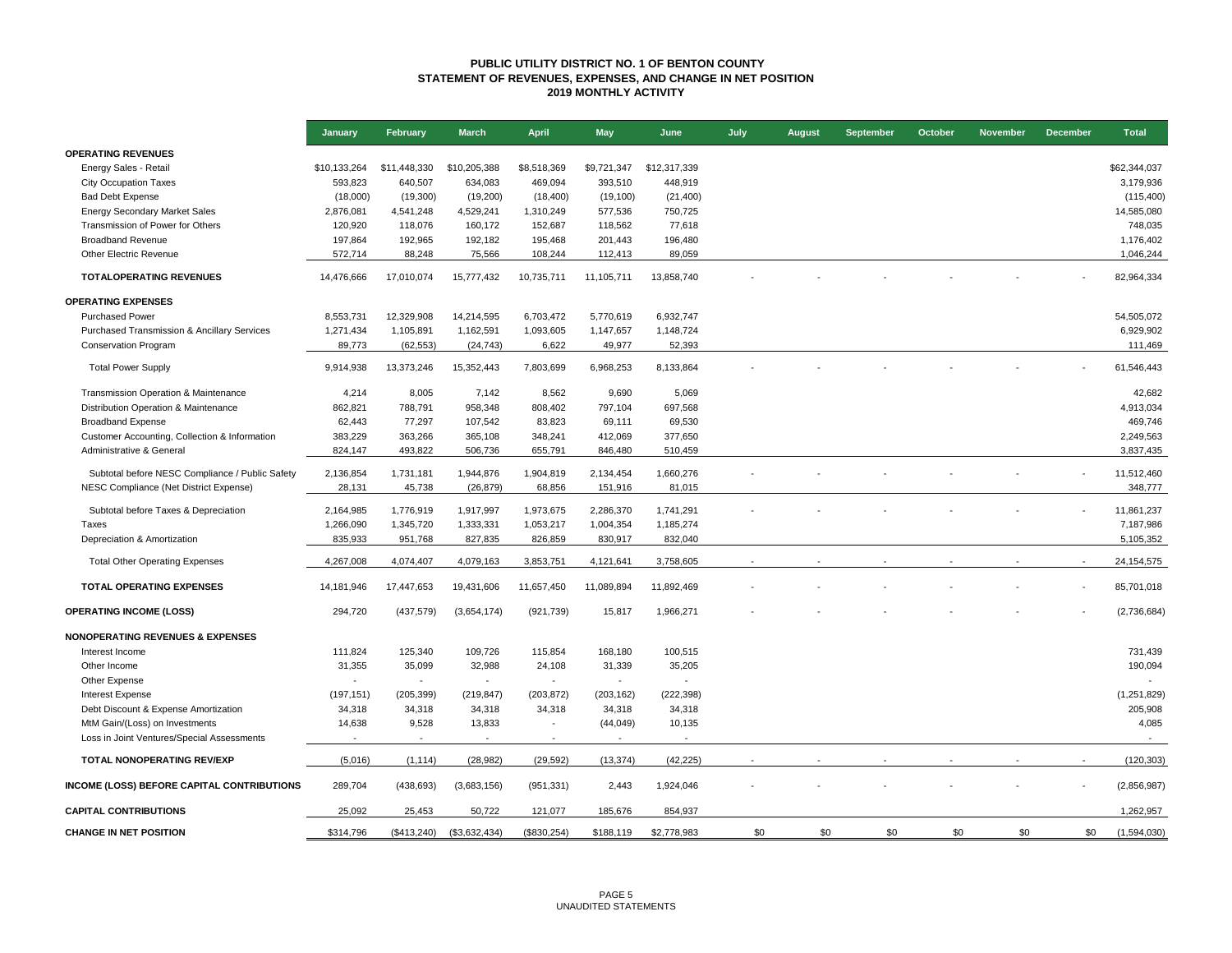## **ASSETS AND DEFERRED OUTFLOWS OF RESOURCES PUBLIC UTILITY DISTRICT NO. 1 OF BENTON COUNTY COMPARATIVE STATEMENT OF NET POSITION**

| 6/30/2019<br>6/30/2018<br><b>Amount</b><br><b>Percent</b><br><b>ASSETS</b><br><b>CURRENT ASSETS</b><br>Cash & Cash Equivalents<br>Unrestricted Cash & Cash Equivalents<br>22,266,512<br>22,057,678<br>\$208,834<br><b>Restricted Construction Account</b><br>Investments<br>4,731,423<br>10,607,095<br>(5,875,673)<br>Designated Debt Service Reserve Fund<br>2,612,152<br>2,612,152<br>0<br>Designated Power Market Voltly<br>3,850,000<br>3,850,000<br>Designated Special Capital Rsv<br>12,822,929<br>15,376,052<br>(2,553,123)<br><b>Designated Customer Deposits</b><br>1,900,000<br>1,600,000<br>300,000<br>11,463,796<br>Accounts Receivable, net<br>12,040,643<br>576,847<br>600,000<br><b>BPA Prepay Receivable</b><br>600,000<br>233,179<br>110,815<br>122,364<br>Accrued Interest Receivable<br>Wholesale Power Receivable<br>(1,325,594)<br>156,021<br>(1,481,615)<br><b>Accrued Unbilled Revenue</b><br>3,000,000<br>3,100,000<br>(100,000)<br><b>Inventory Materials &amp; Supplies</b><br>5,836,689<br>5,590,467<br>246,222<br>Prepaid Expenses & Option Premiums<br>443,467<br>434,959<br>8,508<br><b>Total Current Assets</b><br>69,011,400<br>77,559,035<br>(8,547,635) | Increase/(Decrease) |  |  |
|-------------------------------------------------------------------------------------------------------------------------------------------------------------------------------------------------------------------------------------------------------------------------------------------------------------------------------------------------------------------------------------------------------------------------------------------------------------------------------------------------------------------------------------------------------------------------------------------------------------------------------------------------------------------------------------------------------------------------------------------------------------------------------------------------------------------------------------------------------------------------------------------------------------------------------------------------------------------------------------------------------------------------------------------------------------------------------------------------------------------------------------------------------------------------------------------|---------------------|--|--|
|                                                                                                                                                                                                                                                                                                                                                                                                                                                                                                                                                                                                                                                                                                                                                                                                                                                                                                                                                                                                                                                                                                                                                                                           |                     |  |  |
|                                                                                                                                                                                                                                                                                                                                                                                                                                                                                                                                                                                                                                                                                                                                                                                                                                                                                                                                                                                                                                                                                                                                                                                           |                     |  |  |
|                                                                                                                                                                                                                                                                                                                                                                                                                                                                                                                                                                                                                                                                                                                                                                                                                                                                                                                                                                                                                                                                                                                                                                                           |                     |  |  |
|                                                                                                                                                                                                                                                                                                                                                                                                                                                                                                                                                                                                                                                                                                                                                                                                                                                                                                                                                                                                                                                                                                                                                                                           |                     |  |  |
|                                                                                                                                                                                                                                                                                                                                                                                                                                                                                                                                                                                                                                                                                                                                                                                                                                                                                                                                                                                                                                                                                                                                                                                           |                     |  |  |
|                                                                                                                                                                                                                                                                                                                                                                                                                                                                                                                                                                                                                                                                                                                                                                                                                                                                                                                                                                                                                                                                                                                                                                                           |                     |  |  |
|                                                                                                                                                                                                                                                                                                                                                                                                                                                                                                                                                                                                                                                                                                                                                                                                                                                                                                                                                                                                                                                                                                                                                                                           |                     |  |  |
|                                                                                                                                                                                                                                                                                                                                                                                                                                                                                                                                                                                                                                                                                                                                                                                                                                                                                                                                                                                                                                                                                                                                                                                           |                     |  |  |
|                                                                                                                                                                                                                                                                                                                                                                                                                                                                                                                                                                                                                                                                                                                                                                                                                                                                                                                                                                                                                                                                                                                                                                                           |                     |  |  |
|                                                                                                                                                                                                                                                                                                                                                                                                                                                                                                                                                                                                                                                                                                                                                                                                                                                                                                                                                                                                                                                                                                                                                                                           |                     |  |  |
|                                                                                                                                                                                                                                                                                                                                                                                                                                                                                                                                                                                                                                                                                                                                                                                                                                                                                                                                                                                                                                                                                                                                                                                           |                     |  |  |
|                                                                                                                                                                                                                                                                                                                                                                                                                                                                                                                                                                                                                                                                                                                                                                                                                                                                                                                                                                                                                                                                                                                                                                                           |                     |  |  |
|                                                                                                                                                                                                                                                                                                                                                                                                                                                                                                                                                                                                                                                                                                                                                                                                                                                                                                                                                                                                                                                                                                                                                                                           |                     |  |  |
|                                                                                                                                                                                                                                                                                                                                                                                                                                                                                                                                                                                                                                                                                                                                                                                                                                                                                                                                                                                                                                                                                                                                                                                           |                     |  |  |
|                                                                                                                                                                                                                                                                                                                                                                                                                                                                                                                                                                                                                                                                                                                                                                                                                                                                                                                                                                                                                                                                                                                                                                                           |                     |  |  |
|                                                                                                                                                                                                                                                                                                                                                                                                                                                                                                                                                                                                                                                                                                                                                                                                                                                                                                                                                                                                                                                                                                                                                                                           |                     |  |  |
|                                                                                                                                                                                                                                                                                                                                                                                                                                                                                                                                                                                                                                                                                                                                                                                                                                                                                                                                                                                                                                                                                                                                                                                           |                     |  |  |
|                                                                                                                                                                                                                                                                                                                                                                                                                                                                                                                                                                                                                                                                                                                                                                                                                                                                                                                                                                                                                                                                                                                                                                                           |                     |  |  |
|                                                                                                                                                                                                                                                                                                                                                                                                                                                                                                                                                                                                                                                                                                                                                                                                                                                                                                                                                                                                                                                                                                                                                                                           | $-11%$              |  |  |
| <b>NONCURRENT ASSETS</b>                                                                                                                                                                                                                                                                                                                                                                                                                                                                                                                                                                                                                                                                                                                                                                                                                                                                                                                                                                                                                                                                                                                                                                  |                     |  |  |
| <b>Restricted Bond Reserve Fund</b><br>1,107,865<br>1,107,865<br>$\mathbf 0$                                                                                                                                                                                                                                                                                                                                                                                                                                                                                                                                                                                                                                                                                                                                                                                                                                                                                                                                                                                                                                                                                                              |                     |  |  |
| <b>Other Receivables</b><br>152,342<br>96,937<br>55,405                                                                                                                                                                                                                                                                                                                                                                                                                                                                                                                                                                                                                                                                                                                                                                                                                                                                                                                                                                                                                                                                                                                                   |                     |  |  |
| <b>Preliminary Surveys</b><br>34,846<br>108,847<br>(74,001)                                                                                                                                                                                                                                                                                                                                                                                                                                                                                                                                                                                                                                                                                                                                                                                                                                                                                                                                                                                                                                                                                                                               |                     |  |  |
| 4,950,000<br>5,550,000<br>(600,000)<br><b>BPA Prepay Receivable</b>                                                                                                                                                                                                                                                                                                                                                                                                                                                                                                                                                                                                                                                                                                                                                                                                                                                                                                                                                                                                                                                                                                                       |                     |  |  |
| Deferred Purchased Power Costs<br>6,359,513<br>6,245,958<br>113,555                                                                                                                                                                                                                                                                                                                                                                                                                                                                                                                                                                                                                                                                                                                                                                                                                                                                                                                                                                                                                                                                                                                       |                     |  |  |
| 12,604,565<br>13,109,607<br>94,958                                                                                                                                                                                                                                                                                                                                                                                                                                                                                                                                                                                                                                                                                                                                                                                                                                                                                                                                                                                                                                                                                                                                                        | -4%                 |  |  |
| <b>Utility Plant</b>                                                                                                                                                                                                                                                                                                                                                                                                                                                                                                                                                                                                                                                                                                                                                                                                                                                                                                                                                                                                                                                                                                                                                                      |                     |  |  |
| 3,506,294<br>Land and Intangible Plant<br>3,551,417<br>45,123                                                                                                                                                                                                                                                                                                                                                                                                                                                                                                                                                                                                                                                                                                                                                                                                                                                                                                                                                                                                                                                                                                                             |                     |  |  |
| <b>Electric Plant in Service</b><br>327,378,111<br>312,225,578<br>15, 152, 533                                                                                                                                                                                                                                                                                                                                                                                                                                                                                                                                                                                                                                                                                                                                                                                                                                                                                                                                                                                                                                                                                                            |                     |  |  |
| <b>Construction Work in Progress</b><br>6,346,636<br>4,417,070<br>1,929,566                                                                                                                                                                                                                                                                                                                                                                                                                                                                                                                                                                                                                                                                                                                                                                                                                                                                                                                                                                                                                                                                                                               |                     |  |  |
| Accumulated Depreciation<br>(202, 134, 207)<br>(192, 912, 729)<br>(9,221,478)                                                                                                                                                                                                                                                                                                                                                                                                                                                                                                                                                                                                                                                                                                                                                                                                                                                                                                                                                                                                                                                                                                             |                     |  |  |
| <b>Net Utility Plant</b><br>135,141,956<br>127,236,213<br>7,905,743                                                                                                                                                                                                                                                                                                                                                                                                                                                                                                                                                                                                                                                                                                                                                                                                                                                                                                                                                                                                                                                                                                                       | 6%                  |  |  |
| <b>Total Noncurrent Assets</b><br>147,746,522<br>140,345,820<br>7,400,702                                                                                                                                                                                                                                                                                                                                                                                                                                                                                                                                                                                                                                                                                                                                                                                                                                                                                                                                                                                                                                                                                                                 | 5%                  |  |  |
| <b>Total Assets</b><br>217,904,855<br>216,757,921<br>(1, 146, 934)                                                                                                                                                                                                                                                                                                                                                                                                                                                                                                                                                                                                                                                                                                                                                                                                                                                                                                                                                                                                                                                                                                                        | $-1%$               |  |  |
| DEFERRED OUTFLOWS OF RESOURCES                                                                                                                                                                                                                                                                                                                                                                                                                                                                                                                                                                                                                                                                                                                                                                                                                                                                                                                                                                                                                                                                                                                                                            |                     |  |  |
| Unamortized Loss on Defeased Debt<br>(24, 941)<br>24,941                                                                                                                                                                                                                                                                                                                                                                                                                                                                                                                                                                                                                                                                                                                                                                                                                                                                                                                                                                                                                                                                                                                                  |                     |  |  |
| Pension Deferred Outflow<br>1,180,507<br>1,429,022<br>(248, 515)                                                                                                                                                                                                                                                                                                                                                                                                                                                                                                                                                                                                                                                                                                                                                                                                                                                                                                                                                                                                                                                                                                                          |                     |  |  |
| Accumulated Decrease in Fair Value of Hedging Derivatives<br>3,486,068<br>1,008,898<br>2,477,170                                                                                                                                                                                                                                                                                                                                                                                                                                                                                                                                                                                                                                                                                                                                                                                                                                                                                                                                                                                                                                                                                          |                     |  |  |
| <b>Total Deferred Outflows of Resources</b><br>4,666,575<br>2,412,979<br>2,253,596                                                                                                                                                                                                                                                                                                                                                                                                                                                                                                                                                                                                                                                                                                                                                                                                                                                                                                                                                                                                                                                                                                        |                     |  |  |
|                                                                                                                                                                                                                                                                                                                                                                                                                                                                                                                                                                                                                                                                                                                                                                                                                                                                                                                                                                                                                                                                                                                                                                                           |                     |  |  |
| TOTAL ASSETS & DEFERRED OUTFLOWS OF RESOURCES<br>221,424,497<br>220,317,834<br>1,106,663                                                                                                                                                                                                                                                                                                                                                                                                                                                                                                                                                                                                                                                                                                                                                                                                                                                                                                                                                                                                                                                                                                  | 1%                  |  |  |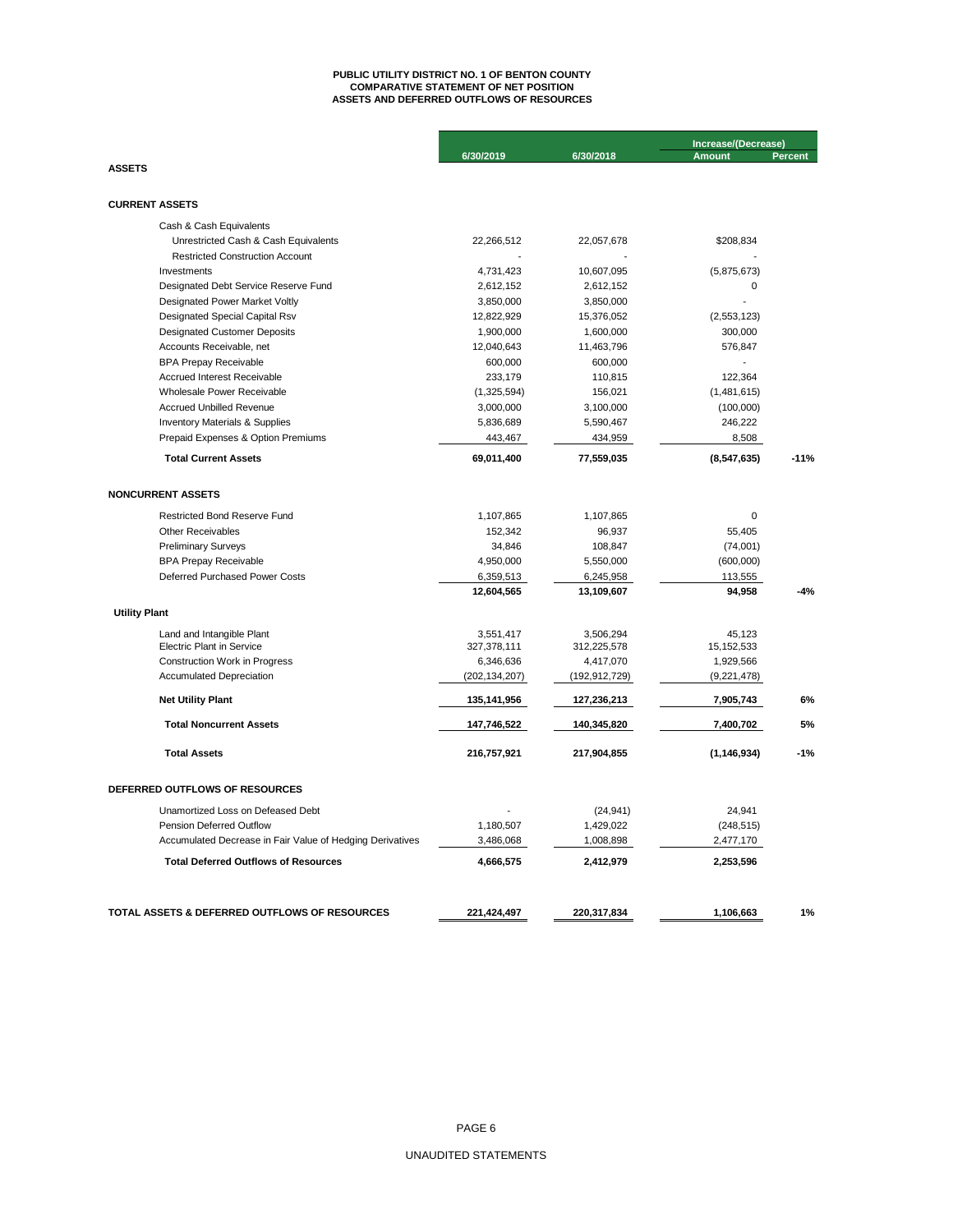# **PUBLIC UTILITY DISTRICT NO. 1 OF BENTON COUNTY COMPARATIVE STATEMENT OF NET POSITION LIABILITIES AND DEFERRED INFLOWS OF RESOURCES**

|                                                           |                         |                         | Increase/(Decrease) |                |  |
|-----------------------------------------------------------|-------------------------|-------------------------|---------------------|----------------|--|
|                                                           | 6/30/2019               | 6/30/2018               | <b>Amount</b>       | <b>Percent</b> |  |
| <b>LIABILITIES</b>                                        |                         |                         |                     |                |  |
|                                                           |                         |                         |                     |                |  |
| <b>CURRENT LIABILITIES</b>                                |                         |                         |                     |                |  |
| <b>Warrants Outstanding</b>                               |                         |                         | \$0                 |                |  |
| Accounts Payable                                          | 6,985,545               | 8,189,149               | (1,203,605)         |                |  |
| <b>Customer Deposits</b>                                  | 2,097,851               | 1,848,855               | 248,996             |                |  |
| <b>Accrued Taxes Payable</b>                              | 2,298,108               | 2,266,489               | 31,619              |                |  |
| Other Current & Accrued Liabilities                       | 3,002,999               | 2,994,707               | 8,292               |                |  |
| Accrued Interest Payable                                  | 461,914                 | 491,664                 | (29, 750)           |                |  |
| Revenue Bonds, Current Portion                            | 3,750,000               | 3,570,000               | 180,000             |                |  |
| <b>Total Current Liabilities</b>                          | 18,596,416              | 19,360,864              | (764, 448)          | $-4%$          |  |
| <b>NONCURRENT LIABILITIES</b>                             |                         |                         |                     |                |  |
| 2010 Bond Issue                                           | 17,345,000              | 17,345,000              |                     |                |  |
| 2011 Bond Issue                                           | 9,770,000               | 13,520,000              | (3,750,000)         |                |  |
| 2016 Bond Issue                                           | 22,470,000              | 22,470,000              |                     |                |  |
| Unamortized Premium & Discount                            | 3,659,009               | 4,100,999               | (441, 990)          |                |  |
| Pension Liability                                         | 6,852,561               | 9,884,887               | (3,032,326)         |                |  |
| Deferred Revenue                                          | 505,934                 | 487,169                 | 18,765              |                |  |
| <b>BPA Prepay Incentive Credit</b>                        | 1,491,649               | 1,652,905               | (161, 256)          |                |  |
| <b>Other Liabilities</b>                                  | 3,971,240               | 1,479,578               | 2,491,662           |                |  |
| <b>Total Noncurrent Liabilities</b>                       | 66,065,394              | 70,940,538              | (1, 125, 144)       | -7%            |  |
| <b>Total Liabilities</b>                                  | 84,661,810              | 90,301,402              | (1,889,592)         | $-6%$          |  |
| DEFERRED INFLOWS OF RESOURCES                             |                         |                         |                     |                |  |
| Unamortized Gain on Defeased Debt                         | 36,071                  |                         | 36,071              |                |  |
| Pension Deferred Inflow                                   | 2,930,225               | 1,866,603               | 1,063,622           |                |  |
| Accumulated Increase in Fair Value of Hedging Derivatives | 1,490,845               | 798,890                 | 691,955             |                |  |
| <b>Total Deferred Inflows of Resources</b>                | 4,457,141               | 2,665,493               | 1,791,648           | 67%            |  |
|                                                           |                         |                         |                     |                |  |
| <b>NET POSITION</b><br>Net Investment in Capital Assets   |                         |                         | 11,906,603          |                |  |
| <b>Restricted for Debt Service</b>                        | 78,111,876<br>1,107,865 | 66,205,273<br>1,107,865 | $\mathbf 0$         |                |  |
| Unrestricted                                              | 53,085,804              | 60,037,801              | (6,951,997)         |                |  |
| <b>Total Net Position</b>                                 | 132,305,545             | 127,350,939             | 4,954,606           | 4%             |  |
|                                                           |                         |                         |                     |                |  |
| TOTAL NET POSITION, LIABILITIES AND                       |                         |                         |                     |                |  |
| DEFERRED INFLOWS OF RESOURCES                             | 221,424,497             | 220,317,834             | 1,106,663           | 1%             |  |
| <b>CURRENT RATIO:</b>                                     | 3.71:1                  | 4.01:1                  |                     |                |  |
| (Current Assets / Current Liabilities)                    |                         |                         |                     |                |  |
| <b>WORKING CAPITAL:</b>                                   | 50,414,984              | \$58,198,171            | (\$7,783,187)       | $-13%$         |  |
| (Current Assets less Current Liabilities)                 |                         |                         |                     |                |  |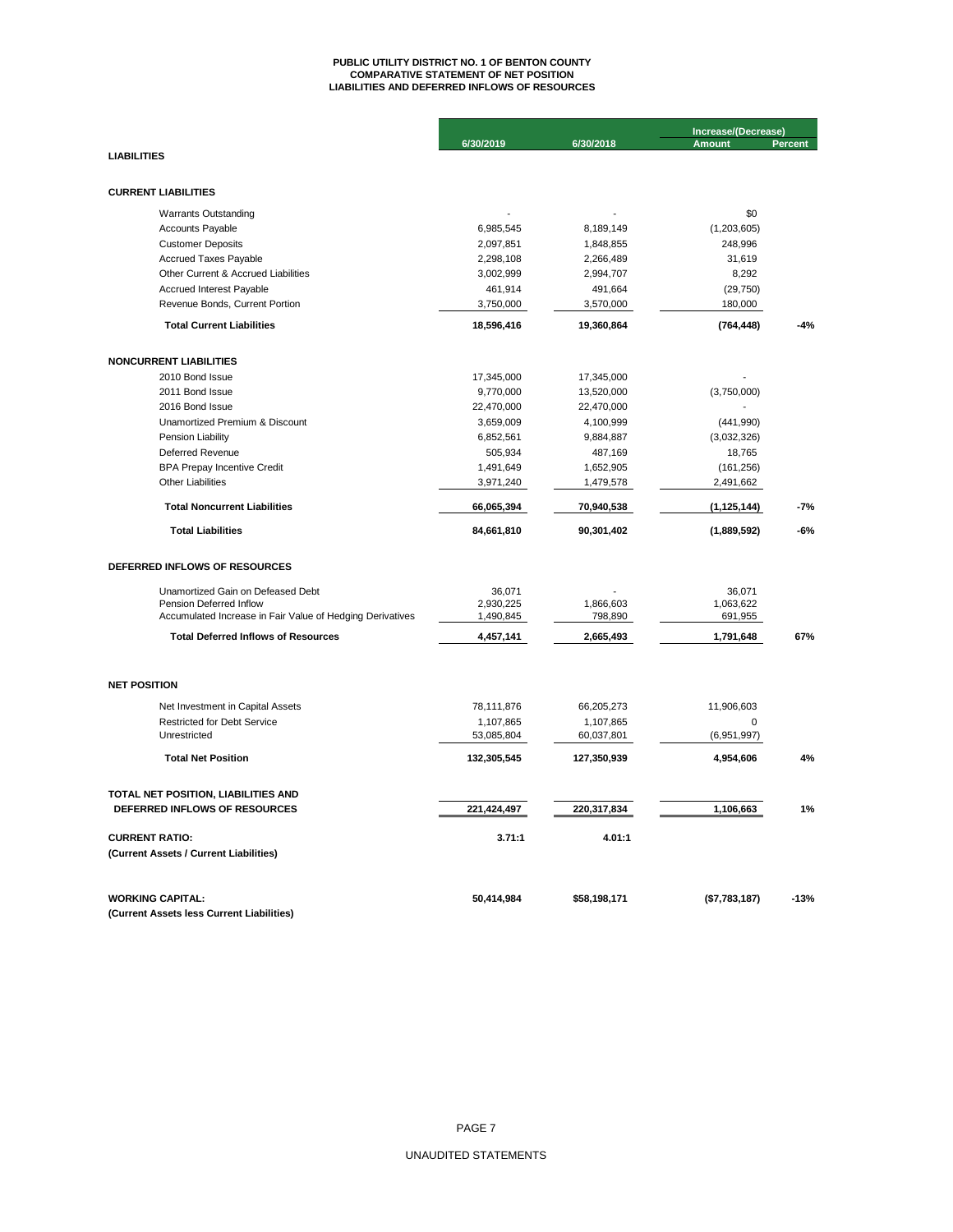#### **PUBLIC UTILITY DISTRICT NO. 1 OF BENTON COUNTY ENERGY STATISTICAL DATA CURRENT MONTH**

|                                                                   |                               | 6/30/2019      |                               |                 |                          | 6/30/2018                     |                |                          |
|-------------------------------------------------------------------|-------------------------------|----------------|-------------------------------|-----------------|--------------------------|-------------------------------|----------------|--------------------------|
|                                                                   | <b>ACTUAL</b>                 |                | <b>BUDGET</b>                 |                 | <b>PCT</b><br><b>VAR</b> | <b>ACTUAL</b>                 |                | <b>PCT</b><br><b>VAR</b> |
| <b>ENERGY SALES RETAIL - REVENUE</b>                              |                               |                |                               |                 |                          |                               |                |                          |
| Residential                                                       | \$4.166.269                   |                | \$4,432,720                   |                 | $-6%$                    | \$4,103,379                   |                | 2%                       |
| <b>Small General Service</b>                                      | 763,539                       |                | 792,320                       |                 | $-4%$                    | 767,029                       |                | 0%                       |
| <b>Medium General Service</b>                                     | 1,032,036                     |                | 1,026,076                     |                 | 1%                       | 1,022,584                     |                | 1%                       |
| Large General Service<br>Large Industrial                         | 1,174,561<br>274,474          |                | 1,119,360<br>308,997          |                 | 5%<br>$-11%$             | 1,173,931<br>295,474          |                | 0%<br>$-7%$              |
| Small Irrigation                                                  | 158,875                       |                | 164,536                       |                 | $-3%$                    | 169,028                       |                | $-6%$                    |
| Large Irrigation                                                  | 4,791,509                     |                | 4,455,094                     |                 | 8%                       | 4,401,654                     |                | 9%                       |
| <b>Street Lights</b>                                              | 17,875                        |                | 18,237                        |                 | $-2%$                    | 17,795                        |                | 0%                       |
| <b>Security Lights</b>                                            | 21,530                        |                | 24,696                        |                 | $-13%$                   | 22,195                        |                | $-3%$                    |
| <b>Unmetered Accounts</b>                                         | 16.672                        |                | 17.632                        |                 | $-5%$                    | 16.608                        |                | 0%                       |
| <b>Billed Revenues Before Taxes &amp; Unbilled Revenue</b>        | \$12,417,340                  |                | \$12,359,668                  |                 | 0%                       | \$11,989,677                  |                | 4%                       |
| <b>Unbilled Revenue</b>                                           | (100,000)                     |                | (100,000)                     |                 | 0%                       | (100,000)                     |                | 0%                       |
| <b>Energy Sales Retail Subtotal</b>                               | \$12,317,340                  |                | \$12,259,668                  |                 | 0%                       | \$11,889,677                  |                | 4%                       |
| <b>City Occupation Taxes</b>                                      | 448,920                       |                | 463,400                       |                 | $-3%$                    | 447,328                       |                | 0%                       |
| Bad Debt Expense (0.16% of retail sales)                          | (21, 400)                     |                | (24, 549)                     |                 | $-13%$                   | (20,000)                      |                | 7%                       |
| <b>TOTAL SALES - REVENUE</b>                                      | \$12,744,860                  |                | \$12,698,519                  |                 | 0%                       | \$12,317,005                  |                | 3%                       |
| <b>ENERGY SALES RETAIL - kWh</b>                                  |                               | aMW            |                               | aMW             |                          |                               | aMW            |                          |
| Residential                                                       | 46,696,925                    | 64.9           | 49,140,368                    | 68.3            | $-5%$                    | 46,005,694                    | 63.9           | 2%                       |
| <b>Small General Service</b>                                      | 10,312,727                    | 14.3           | 10,482,570                    | 14.6            | $-2%$                    | 10,408,132                    | 14.5           | $-1%$                    |
| <b>Medium General Service</b>                                     | 15,589,947                    | 21.7           | 15,419,155                    | 21.4            | 1%                       | 15,432,469                    | 21.4           | 1%                       |
| Large General Service                                             | 19,710,360                    | 27.4           | 18,569,955                    | 25.8            | 6%                       | 19,988,535                    | 27.8           | $-1%$                    |
| Large Industrial                                                  | 5,136,200                     | 7.1            | 5,721,871                     | 7.9             | $-10%$                   | 5,739,040                     | 8.0            | $-11%$                   |
| Small Irrigation                                                  | 2,495,059                     | 3.5            | 2,559,572                     | 3.6             | $-3%$                    | 2,676,895                     | 3.7            | $-7%$                    |
| Large Irrigation                                                  | 94,826,910                    | 131.7          | 85,755,135                    | 119.1           | 11%                      | 86,922,059                    | 120.7          | 9%                       |
| <b>Street Lights</b>                                              | 212,312                       | 0.3            | 206,341                       | 0.3             | 3%                       | 211,310                       | 0.3            | 0%                       |
| <b>Security Lights</b><br><b>Unmetered Accounts</b>               | 81,210                        | 0.1            | 91,930                        | 0.1             | $-12%$                   | 84,953                        | 0.1            | $-4%$                    |
| <b>TOTAL kWh BILLED</b>                                           | 246,879<br>195,308,529        | 0.3<br>271.3   | 254,715<br>188,201,612        | 0.4<br>261.4    | $-3%$<br>4%              | 245,684<br>187,714,771        | 0.3<br>260.7   | 0%<br>4%                 |
|                                                                   |                               |                |                               |                 |                          |                               |                |                          |
| <b>NET POWER COST</b>                                             |                               |                |                               |                 |                          |                               |                |                          |
| <b>BPA Power Costs</b>                                            |                               |                |                               |                 |                          |                               |                |                          |
| Slice                                                             | \$2,905,797                   |                | \$2.990.568                   |                 | $-3%$                    | \$2,905,797                   |                | 0%                       |
| <b>Block</b>                                                      | 1,775,534                     |                | 1,742,558                     |                 | 2%                       | 1,820,529                     |                | $-2%$                    |
| Subtotal                                                          | 4,681,331                     |                | 4,733,126                     |                 | $-1%$                    | 4,726,326                     |                | $-1%$<br>43%             |
| Other Power Purchases<br>Frederickson                             | 1,067,473<br>1,183,944        |                | 1,005,799<br>624,798          |                 | 6%<br>89%                | 745,807<br>579,012            |                | 104%                     |
| Transmission                                                      | 954,434                       |                | 943,625                       |                 | 1%                       | 1,080,901                     |                | $-12%$                   |
| Ancillary                                                         | 183,246                       |                | 216,973                       |                 | $-16%$                   | 191,282                       |                | $-4%$                    |
| <b>Conservation Program</b>                                       | 52,393                        |                | 103,056                       |                 | $-49%$                   | 24,273                        |                | 116%                     |
| <b>Gross Power Costs</b>                                          | 8,122,821                     |                | 7,627,377                     |                 | 6%                       | 7,347,601                     |                | 11%                      |
| Less Secondary Market Sales-Energy                                | (653, 444)                    |                | (312, 822)                    |                 | 109%                     | (380,094)                     |                | 72%                      |
| Less Secondary Market Sales-Gas                                   | (97, 281)                     |                |                               |                 | n/a                      |                               |                | n/a                      |
| Less Transmission of Power for Others                             | (77, 618)                     |                | (75,000)                      |                 | 3%                       | (84, 919)                     |                | $-9%$                    |
| <b>NET POWER COSTS</b>                                            | \$7,294,478                   |                | \$7,239,555                   |                 | 1%                       | 6,882,588                     |                | 6%                       |
| <b>NET POWER - kWh</b>                                            |                               |                |                               |                 |                          |                               |                |                          |
| <b>BPA Power</b>                                                  |                               | aMW            |                               | aMW             |                          |                               | aMW            |                          |
| Slice                                                             | 85,302,000                    | 118.5          | 93,122,345                    | 129.3           | $-8%$                    | 114,075,000                   | 158.4          | $-25%$                   |
| <b>Block</b>                                                      | 93,906,000                    | 130.4          | 93,906,403                    | 130.4           | 0%                       | 91,960,000                    | 127.7          | 2%                       |
| Subtotal                                                          | 179,208,000                   | 248.9          | 187,028,748                   | 259.8           | $-4%$                    | 206,035,000                   | 286.2          | $-13%$                   |
| Other Power Purchases                                             | 23,483,000                    | 32.6           | 39,256,469                    | 54.5            | $-40%$                   | 29,003,000                    | 40.3           | $-19%$                   |
| Frederickson                                                      | 16.794.000                    | 23.3           |                               |                 | n/a                      |                               |                | n/a                      |
| Gross Power kWh                                                   | 219,485,000                   | 304.8          | 226,285,217                   | 314.3           | $-3%$                    | 235,038,000                   | 326.4          | $-7%$                    |
| Less Secondary Market Sales<br>Less Transmission Losses/Imbalance | (12, 339, 000)<br>(2,953,000) | (17.1)         | (22, 974, 492)<br>(1,993,085) | (31.9)<br>(2.8) | -46%<br>48%              | (38, 851, 000)<br>(2,758,000) | (54.0)         | -68%<br>7%               |
| <b>NET POWER - kWh</b>                                            | 204,193,000                   | (4.1)<br>283.6 | 201,317,640                   | 279.6           | 1%                       | 193,429,000                   | (3.8)<br>268.7 | 6%                       |
|                                                                   |                               |                |                               |                 |                          |                               |                |                          |
| <b>COST PER MWh: (dollars)</b>                                    |                               |                |                               |                 |                          |                               |                |                          |
| Gross Power Cost (average)                                        | \$37.01                       |                | \$33.71                       |                 | 10%                      | \$31.26                       |                | 18%                      |
| Net Power Cost                                                    | \$35.72                       |                | \$35.96                       |                 | $-1%$                    | \$35.58                       |                | 0%                       |
| <b>BPA Power Cost</b><br>Secondary Market Sales                   | \$26.12<br>\$52.96            |                | \$25.31<br>\$13.62            |                 | 3%<br>>200%              | \$22.94<br>\$9.78             |                | 14%<br>>200%             |
|                                                                   |                               |                |                               |                 |                          |                               |                |                          |
| <b>ACTIVE SERVICE LOCATIONS:</b>                                  |                               |                |                               |                 |                          |                               |                |                          |
| Residential                                                       | 45,244                        |                |                               |                 |                          | 44,501                        |                | 2%                       |
| <b>Small General Service</b>                                      | 5,064                         |                |                               |                 |                          | 4,991                         |                | 1%                       |
| <b>Medium General Service</b>                                     | 820                           |                |                               |                 |                          | 804                           |                | 2%                       |
| Large General Service                                             | 166                           |                |                               |                 |                          | 161                           |                | 3%                       |
| Large Industrial                                                  | 5                             |                |                               |                 |                          | 5                             |                | 0%                       |
| Small Irrigation<br>Large Irrigation                              | 552<br>438                    |                |                               |                 |                          | 555<br>437                    |                | $-1%$<br>0%              |
| <b>Street Lights</b>                                              | 9                             |                |                               |                 |                          | 9                             |                | 0%                       |
| <b>Security Lights</b>                                            | 1,857                         |                |                               |                 |                          | 1,878                         |                | $-1%$                    |
| <b>Unmetered Accounts</b>                                         | 374                           |                |                               |                 |                          | 369                           |                | 1%                       |
| <b>TOTAL</b>                                                      | 54,529                        |                |                               |                 |                          | 53,710                        |                | 2%                       |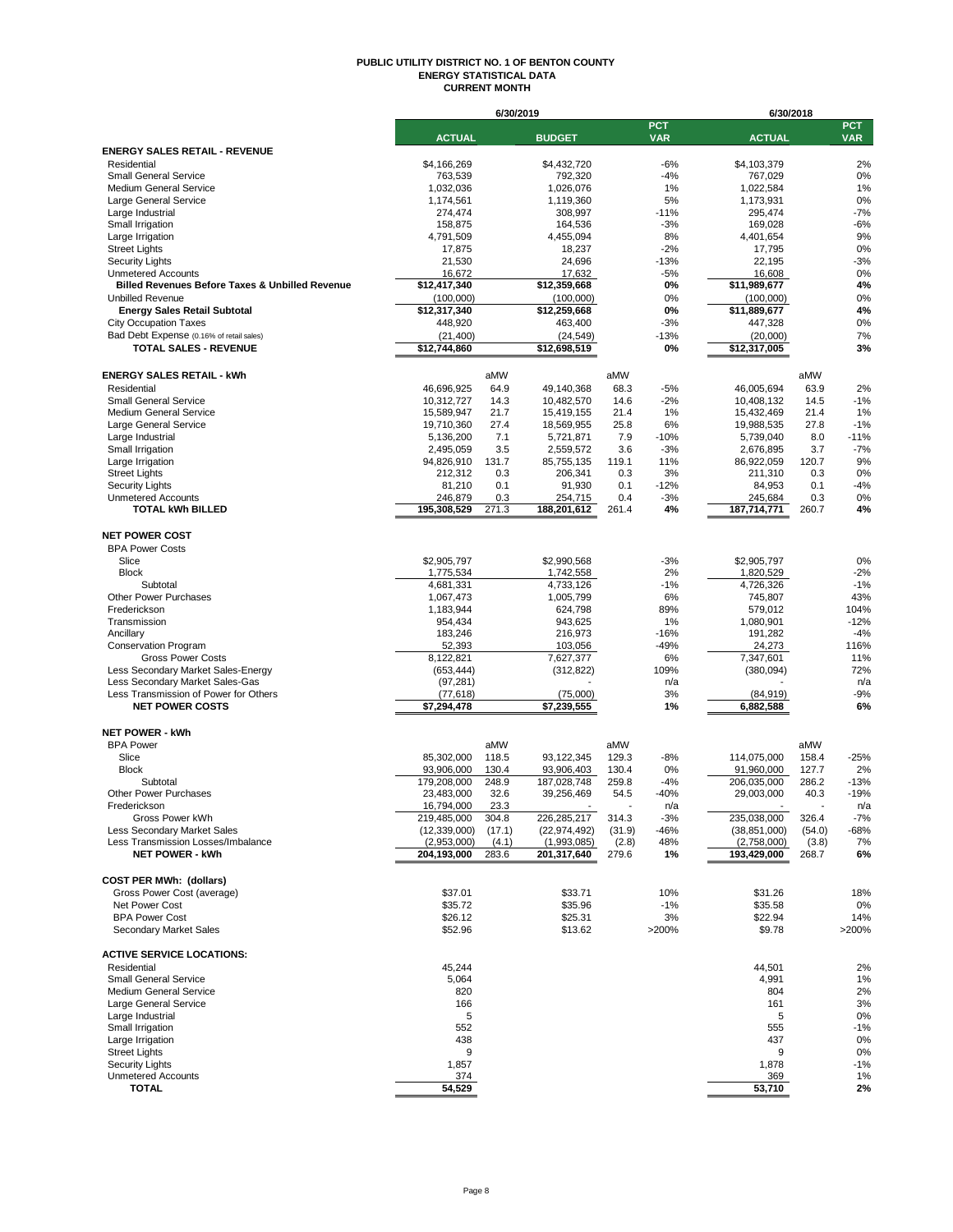#### **PUBLIC UTILITY DISTRICT NO. 1 OF BENTON COUNTY ENERGY STATISTICAL DATA YEAR TO DATE**

|                                                                          |                                 | 6/30/2019       |                                 |                |                          |                                 | 6/30/2018      |                          |
|--------------------------------------------------------------------------|---------------------------------|-----------------|---------------------------------|----------------|--------------------------|---------------------------------|----------------|--------------------------|
|                                                                          | <b>ACTUAL</b>                   |                 | <b>BUDGET</b>                   |                | <b>PCT</b><br><b>VAR</b> | <b>ACTUAL</b>                   |                | <b>PCT</b><br><b>VAR</b> |
| <b>ENERGY SALES RETAIL - REVENUE</b>                                     |                                 |                 |                                 |                |                          |                                 |                |                          |
| Residential                                                              | 33,777,666                      |                 | 32,028,058                      |                | 5%                       | 30,816,983                      |                | 10%                      |
| <b>Small General Service</b><br>Medium General Service                   | 4,724,697                       |                 | 4,556,731                       |                | 4%<br>3%                 | 4,516,712                       |                | 5%<br>3%                 |
| Large General Service                                                    | 6,374,596<br>6,894,995          |                 | 6,168,232<br>6,462,300          |                | 7%                       | 6,175,443<br>7,040,508          |                | $-2%$                    |
| Large Industrial                                                         | 1.697.520                       |                 | 1,778,867                       |                | $-5%$                    | 1,675,737                       |                | 1%                       |
| Small Irrigation                                                         | 359,165                         |                 | 453,901                         |                | $-21%$                   | 414,488                         |                | $-13%$                   |
| Large Irrigation                                                         | 9,679,119                       |                 | 11,008,961                      |                | $-12%$                   | 10,415,693                      |                | $-7%$                    |
| <b>Street Lights</b>                                                     | 107,178                         |                 | 107,712                         |                | 0%                       | 106,769                         |                | 0%                       |
| <b>Security Lights</b>                                                   | 129,296                         |                 | 145,861                         |                | $-11%$                   | 134,122                         |                | $-4%$                    |
| <b>Unmetered Accounts</b>                                                | 99,802                          |                 | 104,089                         |                | $-4%$                    | 99,541                          |                | 0%                       |
| <b>Billed Revenues Before Taxes &amp; Unbilled Revenue</b>               | \$63,844,034                    |                 | 62,814,712                      |                | 2%                       | \$61,395,996                    |                | 4%                       |
| <b>Unbilled Revenue</b>                                                  | (1,500,000)                     |                 | (1,500,000)                     |                | 0%                       | (1,700,000)                     |                | $-12%$                   |
| <b>Energy Sales Retail Subtotal</b>                                      | \$62,344,034                    |                 | 61,314,712<br>3,107,629         |                | 2%<br>2%                 | \$59,695,996<br>3,008,466       |                | 4%<br>6%                 |
| <b>City Occupation Taxes</b><br>Bad Debt Expense (0.16% of retail sales) | 3,182,937<br>(115, 400)         |                 | (123, 850)                      |                | $-7%$                    | (105,000)                       |                | 10%                      |
| <b>TOTAL SALES - REVENUE</b>                                             | \$65,411,571                    |                 | 64,298,491                      |                | 2%                       | \$62,599,462                    |                | 4%                       |
|                                                                          |                                 |                 |                                 |                |                          |                                 |                |                          |
| <b>ENERGY SALES RETAIL - kWh</b><br>Residential                          |                                 | aMW<br>93.2     |                                 | aMW<br>86.6    | 8%                       |                                 | aMW<br>83.8    |                          |
| <b>Small General Service</b>                                             | 405,003,895<br>64,388,344       | 14.8            | 376,318,647<br>60,993,670       | 14.0           | 6%                       | 363,855,027<br>61,296,929       | 14.1           | 11%<br>5%                |
| <b>Medium General Service</b>                                            | 90,153,082                      | 20.8            | 88,673,861                      | 20.4           | 2%                       | 87,458,306                      | 20.1           | 3%                       |
| Large General Service                                                    | 108,861,327                     | 25.1            | 102,810,121                     | 23.7           | 6%                       | 112,428,561                     | 25.9           | $-3%$                    |
| Large Industrial                                                         | 32,406,640                      | 7.5             | 33,566,674                      | 7.7            | $-3%$                    | 31,942,440                      | 7.4            | 1%                       |
| Small Irrigation                                                         | 5,120,997                       | 1.2             | 6,599,211                       | 1.5            | $-22%$                   | 5,936,607                       | 1.4            | $-14%$                   |
| Large Irrigation                                                         | 172,119,131                     | 39.6            | 199,755,091                     | 46.0           | $-14%$                   | 185,959,059                     | 42.8           | $-7%$                    |
| <b>Street Lights</b>                                                     | 1,273,006                       | 0.3             | 1,260,708                       | 0.3            | 1%                       | 1,267,656                       | 0.3            | 0%                       |
| <b>Security Lights</b>                                                   | 490,646                         | 0.1             | 566,348                         | 0.1            | $-13%$                   | 526,282                         | 0.1            | $-7%$                    |
| <b>Unmetered Accounts</b><br><b>TOTAL kWh BILLED</b>                     | 1,477,913<br>881,294,981        | 0.3<br>202.9    | 1,527,550<br>872,071,882        | 0.4<br>200.8   | $-3%$<br>1%              | 1,499,659<br>852,170,526        | 0.3<br>196.2   | $-1%$<br>3%              |
|                                                                          |                                 |                 |                                 |                |                          |                                 |                |                          |
| <b>NET POWER COST</b>                                                    |                                 |                 |                                 |                |                          |                                 |                |                          |
| <b>BPA Power Costs</b><br>Slice                                          | \$17,434,782                    |                 | \$17,787,991                    |                | $-2%$                    | \$17,434,782                    |                | 0%                       |
| <b>Block</b>                                                             | 13,215,730                      |                 | 13,017,862                      |                | 2%                       | 13,104,542                      |                | 1%                       |
| Subtotal                                                                 | \$30,650,512                    |                 | \$30,805,853                    |                | $-1%$                    | \$30,539,324                    |                | 0%                       |
| <b>Other Power Purchases</b>                                             | 15,937,892                      |                 | 4,987,089                       |                | >200%                    | 4,114,952                       |                | >200%                    |
| Frederickson                                                             | 7,916,669                       |                 | 5,889,747                       |                | 34%                      | 4,199,255                       |                | 89%                      |
| Transmission                                                             | 5,543,620                       |                 | 5,499,323                       |                | 1%                       | 5,655,766                       |                | $-2%$                    |
| Ancillary                                                                | 1,366,918                       |                 | 1,301,839                       |                | 5%                       | 1,147,788                       |                | 19%                      |
| <b>Conservation Program</b>                                              | 111,469                         |                 | 618,335                         |                | $-82%$                   | 88,185                          |                | 26%                      |
| <b>Gross Power Costs</b>                                                 | \$61,527,080                    |                 | \$49,102,186                    |                | 25%                      | \$45,745,270                    |                | 34%                      |
| Less Secondary Market Sales-Energy                                       | (10,061,036)                    |                 | (7, 286, 444)                   |                | 38%                      | (6,754,587)                     |                | 49%                      |
| Less Secondary Market Sales-Gas<br>Less Transmission of Power for Others | (4,524,044)<br>(748, 035)       |                 | (450,000)                       |                | n/a<br>66%               | (40, 610)<br>(746, 649)         |                | >200%<br>0%              |
| <b>NET POWER COSTS</b>                                                   | \$46,193,965                    |                 | \$41,365,742                    |                | 12%                      | \$38,203,424                    |                | 21%                      |
| <b>NET POWER - kWh</b>                                                   |                                 |                 |                                 |                |                          |                                 |                |                          |
| <b>BPA Power</b>                                                         |                                 | aMW             |                                 | aMW            |                          |                                 | aMW            |                          |
| Slice                                                                    | 525,484,000                     | 121.0           | 541,634,657                     | 124.7          | $-3%$                    | 688,829,000                     | 158.6          | $-24%$                   |
| <b>Block</b>                                                             | 437,622,000                     | 100.7           | 437,622,072                     | 100.7          | 0%                       | 428,552,000                     | 98.7           | 2%                       |
| Subtotal                                                                 | 963,106,000                     | 221.7           | 979,256,729                     | 225.4          | $-2%$                    | 1,117,381,000                   | 257.2          | $-14%$                   |
| <b>Other Power Purchases</b>                                             | 94.040.000                      | 21.6            | 159,251,288                     | 36.7           | $-41%$                   | 121,986,000                     | 28.1           | $-23%$                   |
| Frederickson                                                             | 82.794.000                      | 19.1            | 107.950.000                     | 24.9           | $-23%$                   | 14.400.000                      | 3.3            | >200%                    |
| Gross Power kWh                                                          | 1,139,940,000                   | 262.4           | 1,246,458,017                   | 286.9          | $-9%$                    | 1,253,767,000                   | 288.6          | $-9%$                    |
| Less Secondary Market Sales<br>Less Transmission Losses/Imbalance        | (230, 637, 000)<br>(13,901,000) | (53.1)<br>(3.2) | (349, 390, 958)<br>(15,764,402) | (80.4)         | $-34%$<br>$-12%$         | (380, 249, 000)<br>(17,534,000) | (87.5)         | -39%<br>$-21%$           |
| <b>NET POWER - kWh</b>                                                   | 895,402,000                     | 206.1           | 881,302,657                     | (3.6)<br>202.9 | 2%                       | 855,984,000                     | (4.0)<br>197.0 | 5%                       |
|                                                                          |                                 |                 |                                 |                |                          |                                 |                |                          |
| <b>COST PER MWh: (dollars)</b><br>Gross Power Cost (average)             | \$53.97                         |                 | \$39.39                         |                | 37%                      | \$36.49                         |                | 48%                      |
| Net Power Cost                                                           | \$51.59                         |                 | \$46.94                         |                | 10%                      | \$44.63                         |                | 16%                      |
| <b>BPA Power Cost</b>                                                    | \$31.82                         |                 | \$31.46                         |                | 1%                       | \$27.33                         |                | 16%                      |
| Secondary Market Sales                                                   | \$43.62                         |                 | \$20.85                         |                | 109%                     | \$17.76                         |                | 146%                     |
| <b>AVERAGE ACTIVE SERVICE LOCATIONS:</b>                                 |                                 |                 |                                 |                |                          |                                 |                |                          |
| Residential                                                              | 45,136                          |                 |                                 |                |                          | 44,343                          |                | 2%                       |
| <b>Small General Service</b>                                             | 5,039                           |                 |                                 |                |                          | 4,956                           |                | 2%                       |
| <b>Medium General Service</b>                                            | 818                             |                 |                                 |                |                          | 796                             |                | 3%                       |
| Large General Service                                                    | 165                             |                 |                                 |                |                          | 161                             |                | 3%                       |
| Large Industrial                                                         | 5                               |                 |                                 |                |                          | 5                               |                | 0%                       |
| Small Irrigation                                                         | 540                             |                 |                                 |                |                          | 545                             |                | $-1%$                    |
| Large Irrigation                                                         | 436                             |                 |                                 |                |                          | 436                             |                | 0%                       |
| <b>Street Lights</b><br><b>Security Lights</b>                           | 9                               |                 |                                 |                |                          | 9                               |                | 0%                       |
| <b>Unmetered Accounts</b>                                                | 1,865<br>372                    |                 |                                 |                |                          | 1,903<br>375                    |                | $-2%$<br>$-1%$           |
| <b>TOTAL</b>                                                             | 54,385                          |                 |                                 |                |                          | 53,529                          |                | 2%                       |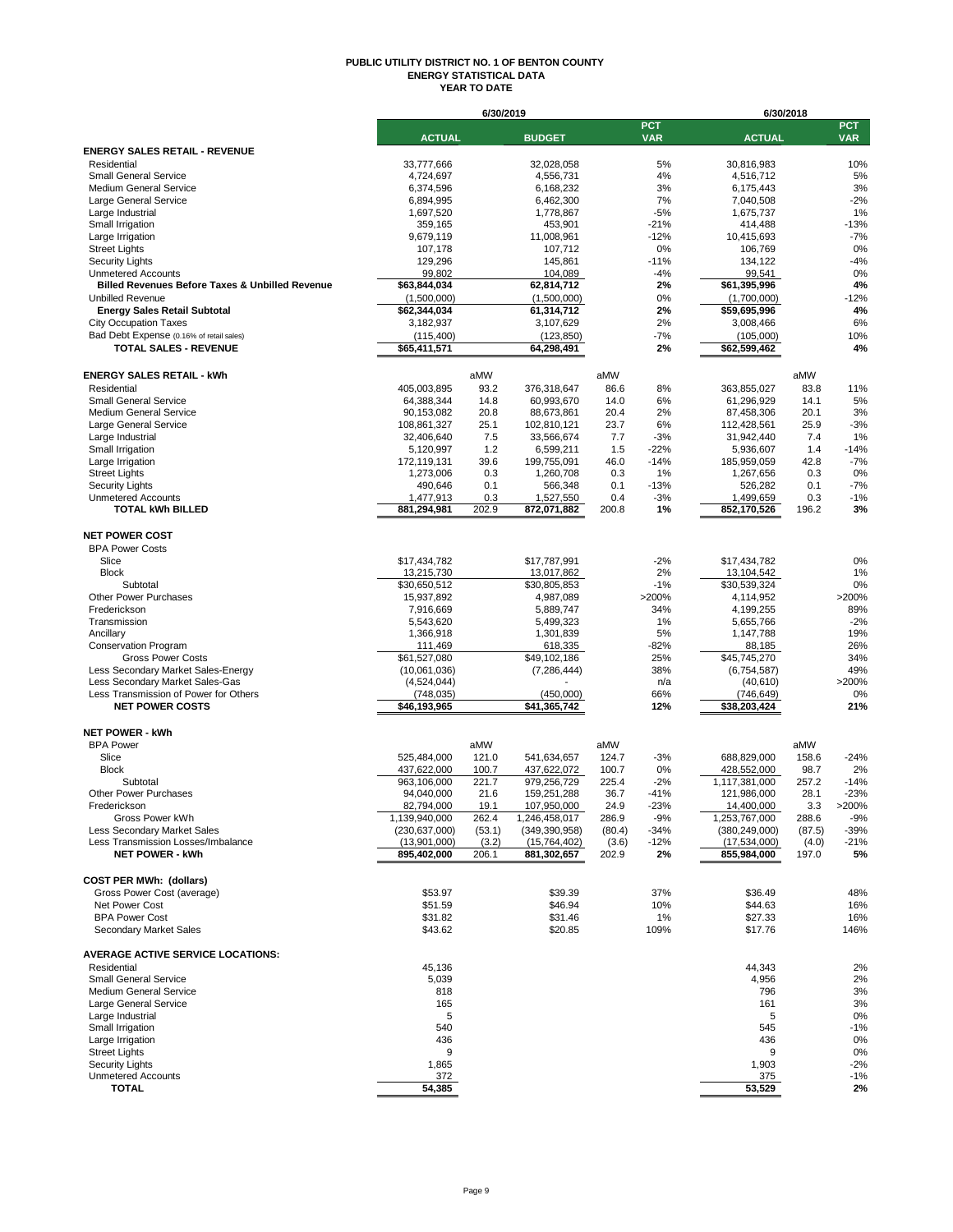#### **PUBLIC UTILITY DISTRICT NO. 1 OF BENTON COUNTY KWH SALES MONTHLY ACTIVITY**

|                               | January                  | February                 | March                    | April                    | May                      | June                     | July                     | August                   | September                | October                  | November                 | December                 | <b>Total</b>               |
|-------------------------------|--------------------------|--------------------------|--------------------------|--------------------------|--------------------------|--------------------------|--------------------------|--------------------------|--------------------------|--------------------------|--------------------------|--------------------------|----------------------------|
|                               |                          |                          |                          |                          |                          |                          |                          |                          |                          |                          |                          |                          |                            |
| Residential                   |                          |                          |                          |                          |                          |                          |                          |                          |                          |                          |                          |                          |                            |
| 2015<br>2016                  | 81,753,251<br>89,934,474 | 70,842,807<br>72,255,049 | 51,195,817<br>53,460,881 | 43,964,172<br>45,886,799 | 38,845,198<br>38,721,341 | 48,995,659<br>44,464,304 | 62,750,008<br>49,566,548 | 58,699,674<br>57,564,364 | 48,136,350<br>49,472,576 | 37,850,154<br>38,810,551 | 46,905,821<br>46,586,644 | 75,565,855<br>75,018,157 | 665,504,766<br>661,741,688 |
| 2017                          | 114,089,923              | 97,473,618               | 72,629,078               | 50,897,608               | 40,454,502               | 45,014,248               | 55,425,631               | 62,752,408               | 53,038,585               | 40,359,813               | 54,793,496               | 72,704,997               | 759,633,907                |
| 2018                          | 90,521,667               | 69,963,306               | 64,197,600               | 51,994,462               | 41,172,298               | 46,005,694               | 52,401,791               | 63,971,768               | 48,545,386               | 39,430,056               | 53,123,365               | 75,779,715               | 697,107,108                |
| 2019                          | 80,765,201               | 92,696,529               | 91,330,363               | 53,956,825               | 39,558,052               | 46,696,925               |                          |                          |                          |                          |                          |                          | 405,003,895                |
| <b>Small General Service</b>  |                          |                          |                          |                          |                          |                          |                          |                          |                          |                          |                          |                          |                            |
| 2015                          | 11,273,647               | 10,444,066               | 8,399,963                | 8,630,563                | 9,005,788                | 10,616,996               | 12,060,700               | 11,955,370               | 10,809,845               | 9,065,197                | 8,719,747                | 10,515,898               | 121,497,780                |
| 2016                          | 11,865,345               | 10,615,824               | 8,804,253                | 9,093,517                | 9,217,514                | 10,063,717               | 10,760,436               | 11,863,201               | 10,839,759               | 9,285,276                | 8,652,183                | 10,807,220               | 121,868,245                |
| 2017                          | 13,896,042               | 12,326,759               | 11,375,219               | 8,459,581                | 8,910,557                | 10,148,595               | 11,421,880               | 12,037,978               | 11,357,363               | 9,027,734                | 9,272,759                | 10,819,539               | 129,054,006                |
| 2018                          | 12,129,652               | 10,600,544               | 9,492,590                | 9,262,432                | 9,403,579                | 10,408,132               | 11,068,455               | 12,734,593               | 10,912,920               | 8,908,327                | 9,191,224                | 10,751,929               | 124,864,377                |
| 2019                          | 11,410,702               | 12,539,989               | 11,753,417               | 9,331,425                | 9,040,084                | 10,312,727               |                          |                          |                          |                          |                          |                          | 64,388,344                 |
| <b>Medium General Service</b> |                          |                          |                          |                          |                          |                          |                          |                          |                          |                          |                          |                          |                            |
| 2015                          | 15,719,991               | 15,058,182               | 13,124,396               | 13,611,242               | 14,078,883               | 15,970,931               | 16,957,563               | 16,576,440               | 15,990,572               | 15,576,154               | 14,732,964               | 15,213,004               | 182,610,322                |
| 2016                          | 16,032,684               | 15,129,401               | 12,982,308               | 13,939,681               | 13,879,726               | 14,686,797               | 15,578,700               | 16,516,307               | 16,093,629               | 15,538,491               | 14,711,127               | 15,377,852               | 180,466,703                |
| 2017                          | 17,170,328               | 15,406,899               | 15,083,130               | 13,953,993               | 14,157,015               | 15,250,364               | 15,663,861               | 17,906,763               | 16,509,954               | 14,751,484               | 15,037,120               | 15,264,344               | 186,155,255                |
| 2018                          | 16,103,016               | 14,412,773               | 13,220,177               | 13,836,653               | 14,453,218               | 15,432,469               | 16,006,913               | 17,702,795               | 16,075,867               | 15,031,084               | 15,499,978               | 15,349,864               | 183,124,807                |
| 2019                          | 15,483,483               | 15,984,846               | 15,084,933               | 14,008,848               | 14,001,025               | 15,589,947               |                          |                          |                          |                          |                          |                          | 90,153,082                 |
| <b>Large General Service</b>  |                          |                          |                          |                          |                          |                          |                          |                          |                          |                          |                          |                          |                            |
| 2015                          | 17,888,911               | 17,212,717               | 16,213,065               | 17,278,183               | 17,939,803               | 19,595,384               | 20,935,183               | 20,741,663               | 21,305,140               | 20,558,020               | 18,687,460               | 17,819,400               | 226,174,929                |
| 2016                          | 18,188,600               | 17,545,840               | 16,492,120               | 17,360,382               | 17,583,712               | 18,140,663               | 18,545,919               | 20,497,271               | 19,923,658               | 21,179,801               | 19,314,538               | 18,495,415               | 223,267,919                |
| 2017                          | 18,624,018               | 17,299,889               | 18,510,883               | 17,691,033               | 18,241,931               | 18,951,191               | 20,511,714               | 21,497,993               | 20,970,960               | 20,501,084               | 19,370,204               | 18,503,509               | 230,674,409                |
| 2018                          | 19,110,860               | 18,344,671               | 17,025,842               | 18,279,971               | 19,678,682               | 19,988,535               | 20,624,407               | 23,332,316               | 21,583,396               | 21,498,126               | 20,269,121               | 18,870,090               | 238,606,017                |
| 2019                          | 18,581,986               | 17,721,024               | 17,041,004               | 17,834,713               | 17,972,240               | 19,710,360               |                          |                          |                          |                          |                          |                          | 108,861,327                |
| Large Industrial              |                          |                          |                          |                          |                          |                          |                          |                          |                          |                          |                          |                          |                            |
| 2015                          | 5,597,495                | 5,394,485                | 5,337,365                | 5,784,330                | 5,632,340                | 5,678,570                | 4,981,620                | 6,171,695                | 5,623,820                | 5,598,540                | 5,408,760                | 5,732,865                | 66,941,885                 |
| 2016                          | 5,743,306                | 5,306,745                | 5,715,980                | 5,547,175                | 4,192,375                | 5,666,470                | 5,704,840                | 5,908,980                | 4,427,850                | 5,998,320                | 5,625,690                | 4,774,520                | 64,612,251                 |
| 2017                          | 5,118,880                | 5,319,830                | 5,953,160                | 5,959,920                | 4,342,280                | 5,566,080                | 5,565,400                | 6,072,640                | 5,753,440                | 5,962,760                | 5,314,800                | 6,154,920                | 67,084,110                 |
| 2018                          | 5,995,840                | 5,158,240                | 5,695,840                | 5,195,640                | 4,157,840                | 5,739,040                | 5,964,840                | 5,536,080                | 5,353,960                | 5,976,320                | 5,498,280                | 5,724,800                | 65,996,720                 |
| 2019                          | 5,349,440                | 5,300,040                | 5,994,520                | 5,381,800                | 5,244,640                | 5,136,200                |                          |                          |                          |                          |                          |                          | 32,406,640                 |
| <b>Small Irrigation</b>       |                          |                          |                          |                          |                          |                          |                          |                          |                          |                          |                          |                          |                            |
| 2015                          | $\overline{a}$           | 9                        | 648,290                  | 1,481,286                | 2,159,616                | 2,668,782                | 3,213,086                | 3,002,663                | 2,075,784                | 1,172,302                | 2,846                    |                          | 16,424,664                 |
| 2016                          | 20                       | 181                      | 469,477                  | 1,607,439                | 2,203,347                | 2,637,887                | 2,835,670                | 2,948,608                | 2,005,457                | 889,198                  |                          | $\overline{4}$           | 15,597,288                 |
| 2017                          | (4)                      |                          | 277,710                  | 434,783                  | 1,701,606                | 2,505,109                | 3,147,673                | 2,781,753                | 1,809,769                | 928,403                  | 123,750                  | 43,802                   | 13,754,354                 |
| 2018                          | 50,526                   | 32,983                   | 143,892                  | 846,581                  | 2,185,730                | 2,676,895                | 3,295,476                | 2,916,373                | 2,133,836                | 858,769                  | 124,127                  | 46,345                   | 15,311,533                 |
| 2019                          | 64,108                   | 48,733                   | 62,383                   | 501,057                  | 1,949,657                | 2,495,059                |                          |                          |                          |                          |                          |                          | 5,120,997                  |
| Large Irrigation              |                          |                          |                          |                          |                          |                          |                          |                          |                          |                          |                          |                          |                            |
| 2015                          | 214,532                  | 210,554                  | 14,636,633               | 39,362,242               | 61,259,905               | 103,842,869              | 98,850,190               | 67,471,445               | 37,832,472               | 24,467,386               | 3,414,781                | 214,109                  | 451,777,118                |
| 2016                          | 221,312                  | 379,179                  | 9,247,984                | 45,291,455               | 66,290,382               | 88,901,499               | 88,434,390               | 70,085,659               | 33,735,656               | 14,740,237               | 2,022,639                | 238,007                  | 419,588,399                |
| 2017                          | 200,892                  | 229,629                  | 1,485,633                | 17,886,279               | 54,086,389               | 93,753,828               | 103,188,520              | 70,975,001               | 29,243,746               | 18,136,316               | 2,582,791                | 281,800                  | 392,050,824                |
| 2018                          | 233,165                  | 494,143                  | 10,909,657               | 22,783,855               | 64,616,180               | 86,922,059               | 102,195,462              | 68,988,554               | 32,455,614               | 16,382,998               | 3,048,545                | 268,713                  | 409,298,945                |
| 2019                          | 292,485                  | 218,680                  | 1,056,282                | 19,869,269               | 55,855,505               | 94,826,910               |                          |                          |                          |                          |                          |                          | 172,119,131                |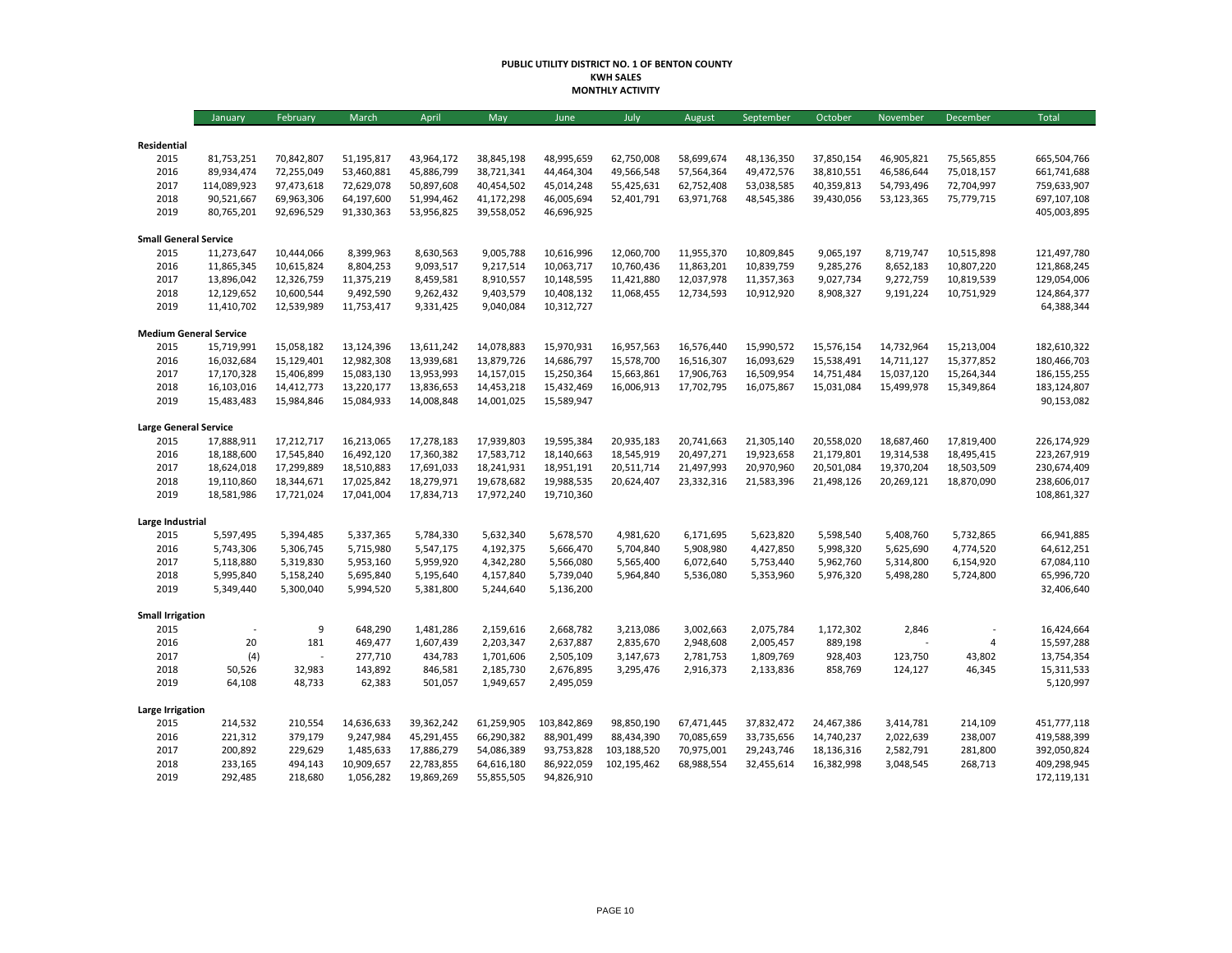#### **PUBLIC UTILITY DISTRICT NO. 1 OF BENTON COUNTY KWH SALES MONTHLY ACTIVITY**

|                        | January     | February    | March       | April       | May           | June        | July        | August      | September   | October     | November    | December    | Total         |
|------------------------|-------------|-------------|-------------|-------------|---------------|-------------|-------------|-------------|-------------|-------------|-------------|-------------|---------------|
|                        |             |             |             |             |               |             |             |             |             |             |             |             |               |
| <b>Street Lights</b>   |             |             |             |             |               |             |             |             |             |             |             |             |               |
| 2015                   | 225,624     | 225,624     | 225,624     | 225,672     | 225,672       | 225,672     | 224,880     | 224,880     | 224,928     | 225,024     | 225,024     | 225,024     | 2,703,648     |
| 2016                   | 225,024     | 224,878     | 224,878     | 224,494     | 211,235       | 211,187     | 211,187     | 211,187     | 211,187     | 211,187     | 211,349     | 211,349     | 2,589,142     |
| 2017                   | 211,349     | 211,253     | 211,253     | 211,253     | 211,253       | 211,253     | 211,253     | 211,253     | 211,253     | 211,238     | 211,125     | 211,046     | 2,534,782     |
| 2018                   | 211,046     | 211,337     | 211,343     | 211,310     | 211,310       | 211,310     | 211,310     | 211,634     | 211,650     | 211,640     | 211,640     | 211,751     | 2,537,281     |
| 2019                   | 211,760     | 211,838     | 212,534     | 212,284     | 212,278       | 212,312     |             |             |             |             |             |             | 1,273,006     |
| <b>Security Lights</b> |             |             |             |             |               |             |             |             |             |             |             |             |               |
| 2015                   | 114,451     | 114.408     | 114,073     | 113,696     | 113,531       | 113,488     | 113,488     | 113,445     | 113,402     | 113,359     | 113,359     | 113,309     | 1,364,009     |
| 2016                   | 113,273     | 113,196     | 113,239     | 113,180     | 101,382       | 101,425     | 101,382     | 101,409     | 101,366     | 101,194     | 101,108     | 101,108     | 1,263,262     |
| 2017                   | 100,963     | 100,920     | 91,650      | 91,545      | 91,424        | 91,134      | 90,782      | 90,860      | 90,850      | 90,827      | 90,504      | 90,659      | 1,112,118     |
| 2018                   | 85,112      | 90,490      | 90,144      | 89,927      | 85,656        | 84,953      | 84,383      | 84,206      | 83,941      | 83,334      | 82,782      | 82,681      | 1,027,609     |
| 2019                   | 82,454      | 81,715      | 81,981      | 81,924      | 81,362        | 81,210      |             |             |             |             |             |             | 490,646       |
| Unmetered              |             |             |             |             |               |             |             |             |             |             |             |             |               |
| 2015                   | 249,106     | 249,106     | 249,106     | 248,919     | 248,919       | 248,919     | 248,919     | 254,930     | 254,845     | 255,749     | 257,045     | 257,045     | 3,022,608     |
| 2016                   | 257,045     | 257,045     | 257,045     | 257,045     | 257,045       | 257,045     | 258,341     | 259,637     | 259,637     | 254,365     | 254,365     | 254,365     | 3,082,980     |
| 2017                   | 253,915     | 253,915     | 253,715     | 253,715     | 253,715       | 253,715     | 253,715     | 253,715     | 253,715     | 253,715     | 253,926     | 252,929     | 3,044,405     |
| 2018                   | 242,804     | 254,823     | 255,332     | 255,332     | 245,684       | 245,684     | 245,684     | 245,745     | 245,945     | 245,945     | 245,945     | 245,945     | 2,974,868     |
| 2019                   | 245,945     | 246,158     | 246,223     | 246,223     | 246,485       | 246,879     |             |             |             |             |             |             | 1,477,913     |
| <b>Total</b>           |             |             |             |             |               |             |             |             |             |             |             |             |               |
| 2015                   | 133,037,008 | 119,751,958 | 110,144,332 | 130,700,305 | 149,509,655   | 207,957,270 | 220,335,637 | 185,212,205 | 142,367,158 | 114,881,885 | 98,467,807  | 125,656,509 | 1,738,021,729 |
| 2016                   | 142,581,083 | 121,827,338 | 107,768,165 | 139,321,167 | 152,658,059   | 185.130.994 | 191.997.413 | 185,956,623 | 137.070.775 | 107,008,620 | 97.479.643  | 125,277,997 | 1,694,077,877 |
| 2017                   | 169,666,306 | 148,622,712 | 125,871,431 | 115,839,710 | 142,450,672   | 191,745,517 | 215,480,429 | 194,580,364 | 139,239,635 | 110,223,374 | 107,050,475 | 124,327,545 | 1,785,098,170 |
| 2018                   | 144,683,688 | 119,563,310 | 121,242,417 | 122,756,163 | 156,210,177   | 187,714,771 | 212,098,721 | 195,724,064 | 137,602,515 | 108,626,599 | 107,295,007 | 127,331,833 | 1,740,849,265 |
| 2019                   | 132,487,564 | 145,049,552 | 142,863,640 | 121,424,368 | 144, 161, 328 | 195,308,529 |             |             |             |             |             |             | 881,294,981   |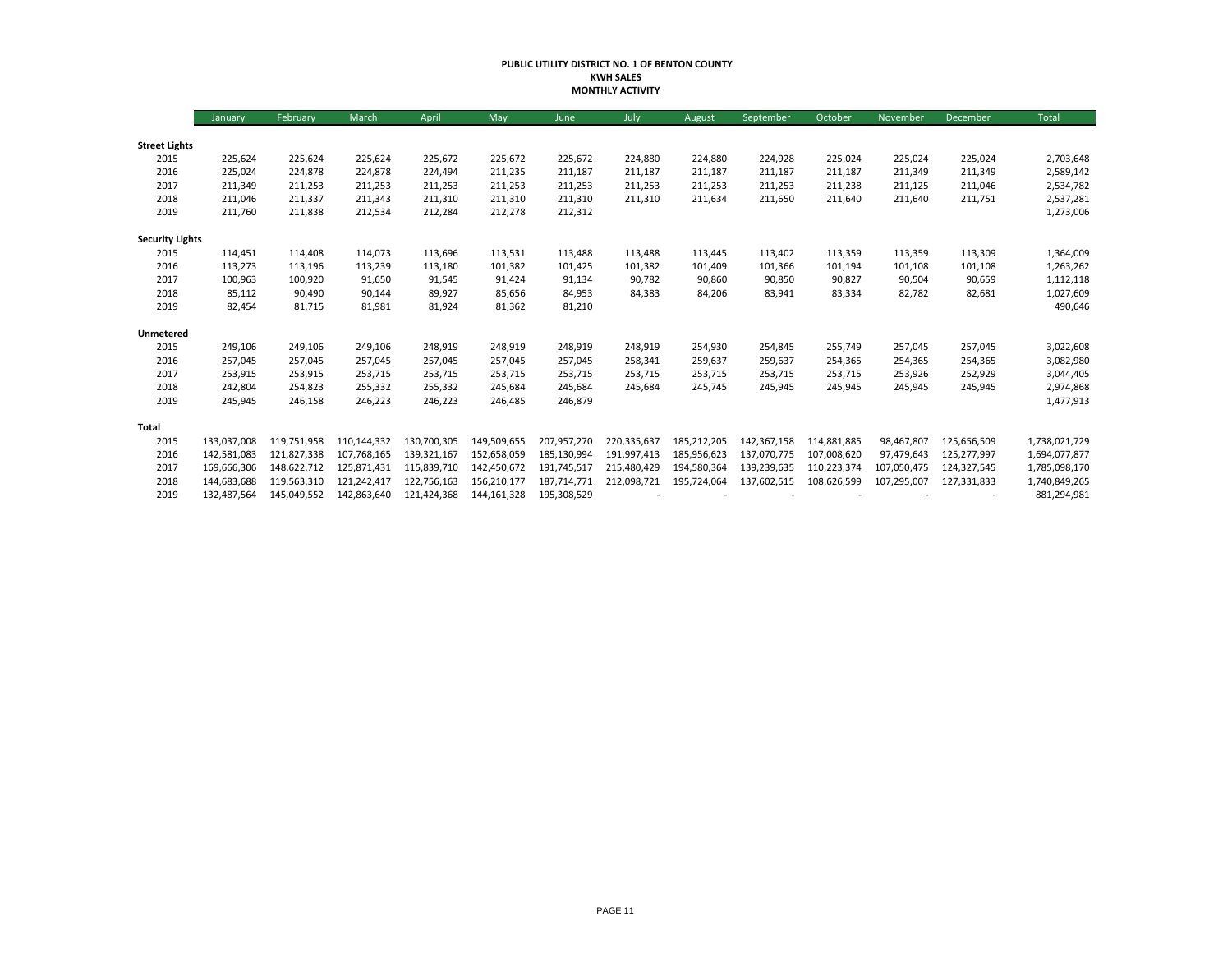## **PUBLIC UTILITY DISTRICT NO. 1 OF BENTON COUNTY CAPITAL ADDITIONS AND RETIREMENTS CURRENT MONTH**

|                                                           | <b>BALANCE</b>           |                          |                          | <b>BALANCE</b>           |
|-----------------------------------------------------------|--------------------------|--------------------------|--------------------------|--------------------------|
|                                                           | 5/31/2019                | <b>ADDITIONS</b>         | <b>RETIREMENTS</b>       | 6/30/2019                |
|                                                           |                          |                          |                          |                          |
| <b>INTANGIBLE PLANT:</b>                                  |                          |                          |                          |                          |
| Organizations                                             | \$28,379                 | \$0                      | \$0                      | \$28,379                 |
| Franchises & Consents<br>Miscellaneous & Intangible Plant | 10,022<br>29,078         | $\blacksquare$           | $\overline{\phantom{a}}$ | 10,022<br>29,078         |
| <b>TOTAL</b>                                              | \$67,479                 | ä,                       |                          | 67,479                   |
|                                                           |                          |                          |                          |                          |
| <b>GENERATION PLANT:</b>                                  |                          |                          |                          |                          |
| Land & Land Rights                                        |                          |                          |                          |                          |
| Structures & Improvements                                 | 1,141,911                |                          |                          | 1,141,911                |
| <b>Fuel Holders &amp; Accessories</b>                     |                          |                          |                          |                          |
| <b>Other Electric Generation</b>                          | 770,459                  |                          |                          | 770,459                  |
| <b>Accessory Electric Equipment</b>                       |                          |                          |                          |                          |
| Miscellaneous Power Plant Equipment<br><b>TOTAL</b>       | 1,912,370                | $\overline{\phantom{0}}$ |                          | 1,912,370                |
|                                                           |                          |                          |                          |                          |
| <b>TRANSMISSION PLANT:</b>                                |                          |                          |                          |                          |
| Land & Land Rights                                        | 156,400                  |                          |                          | 156,400                  |
| Clearing Land & Right Of Ways                             | 25,544                   |                          |                          | 25,544                   |
| <b>Transmission Station Equipment</b>                     | 832,047                  |                          |                          | 832,047                  |
| <b>Towers &amp; Fixtures</b>                              | 256,175                  |                          |                          | 256,175                  |
| Poles & Fixtures                                          | 4,998,452                |                          |                          | 4,998,452                |
| Overhead Conductor & Devices                              | 4,050,057                |                          |                          | 4,050,057                |
| <b>TOTAL</b>                                              | 10,318,675               |                          |                          | 10,318,675               |
|                                                           |                          |                          |                          |                          |
| <b>DISTRIBUTION PLANT:</b>                                |                          |                          |                          |                          |
| Land & Land Rights                                        | 1,778,648                | 3,997                    |                          | 1,782,645                |
| Structures & Improvements                                 | 295,502                  |                          |                          | 295,502                  |
| <b>Station Equipment</b>                                  | 40,841,091               | 2,505,390                |                          | 43,346,481               |
| Poles, Towers & Fixtures                                  | 21,654,044               | 43,046                   | (11, 284)                | 21,685,806               |
| Overhead Conductor & Devices                              | 14,098,344               | 390                      |                          | 14,098,734               |
| <b>Underground Conduit</b>                                | 38,034,839               | 83,165                   |                          | 38,118,004               |
| <b>Underground Conductor &amp; Devices</b>                | 48,865,434               | 513,676                  |                          | 49,379,110               |
| <b>Line Transformers</b>                                  | 33,039,314               | 101,601                  |                          | 33,140,915               |
| Services-Overhead                                         | 2,969,920<br>20,920,039  | 10,573<br>92,189         |                          | 2,980,493<br>21,012,228  |
| Services-Underground<br><b>Meters</b>                     | 10,544,993               | 19,207                   |                          | 10,564,200               |
| Security Lighting                                         | 868,047                  |                          |                          | 868,047                  |
| <b>Street Lighting</b>                                    | 788,261                  |                          |                          | 788,261                  |
| <b>SCADA System</b>                                       | 2,480,801                |                          |                          | 2,480,801                |
| <b>TOTAL</b>                                              | 237, 179, 277            | 3,373,234                | (11, 284)                | 240,541,227              |
|                                                           |                          |                          |                          |                          |
| <b>GENERAL PLANT:</b>                                     |                          |                          |                          |                          |
| Land & Land Rights                                        | 1,130,759                |                          |                          | 1,130,759                |
| Structures & Improvements                                 | 18,739,895               |                          |                          | 18,739,895               |
| Information Systems & Technology                          | 9,575,449                |                          |                          | 9,575,449                |
| <b>Transportation Equipment</b>                           | 8,420,735                |                          |                          | 8,420,735                |
| <b>Stores Equipment</b>                                   | 54,108                   |                          |                          | 54,108                   |
| Tools, Shop & Garage Equipment                            | 487,239                  |                          |                          | 487,239                  |
| Laboratory Equipment                                      | 489,135                  | 66,544                   |                          | 555,679                  |
| <b>Communication Equipment</b>                            | 2,538,242                | 4,452                    |                          | 2,542,694                |
| <b>Broadband Equipment</b>                                | 22,380,073               | 778,490                  |                          | 23,158,563               |
| Miscellaneous Equipment                                   | 1,141,835                |                          |                          | 1,141,835                |
| <b>Other Capitalized Costs</b><br><b>TOTAL</b>            | 11,875,559<br>76,833,029 | 18,670<br>868,156        |                          | 11,894,229<br>77,701,185 |
|                                                           |                          |                          |                          |                          |
| TOTAL ELECTRIC PLANT ACCOUNTS                             | 326,310,830              | 4,241,390                | (11, 284)                | 330,540,936              |
| <b>PLANT HELD FOR FUTURE USE</b>                          | 388,589                  |                          |                          | 388,589                  |
| <b>CONSTRUCTION WORK IN PROGRESS</b>                      | 9,448,755                | (3, 102, 120)            |                          | 6,346,635                |
| <b>TOTAL CAPITAL</b>                                      | 336,148,174              | 1,139,270                | (\$11,284)               | \$337,276,160            |
|                                                           |                          |                          |                          |                          |

**\$1,380,534 Budget**

 $\sim$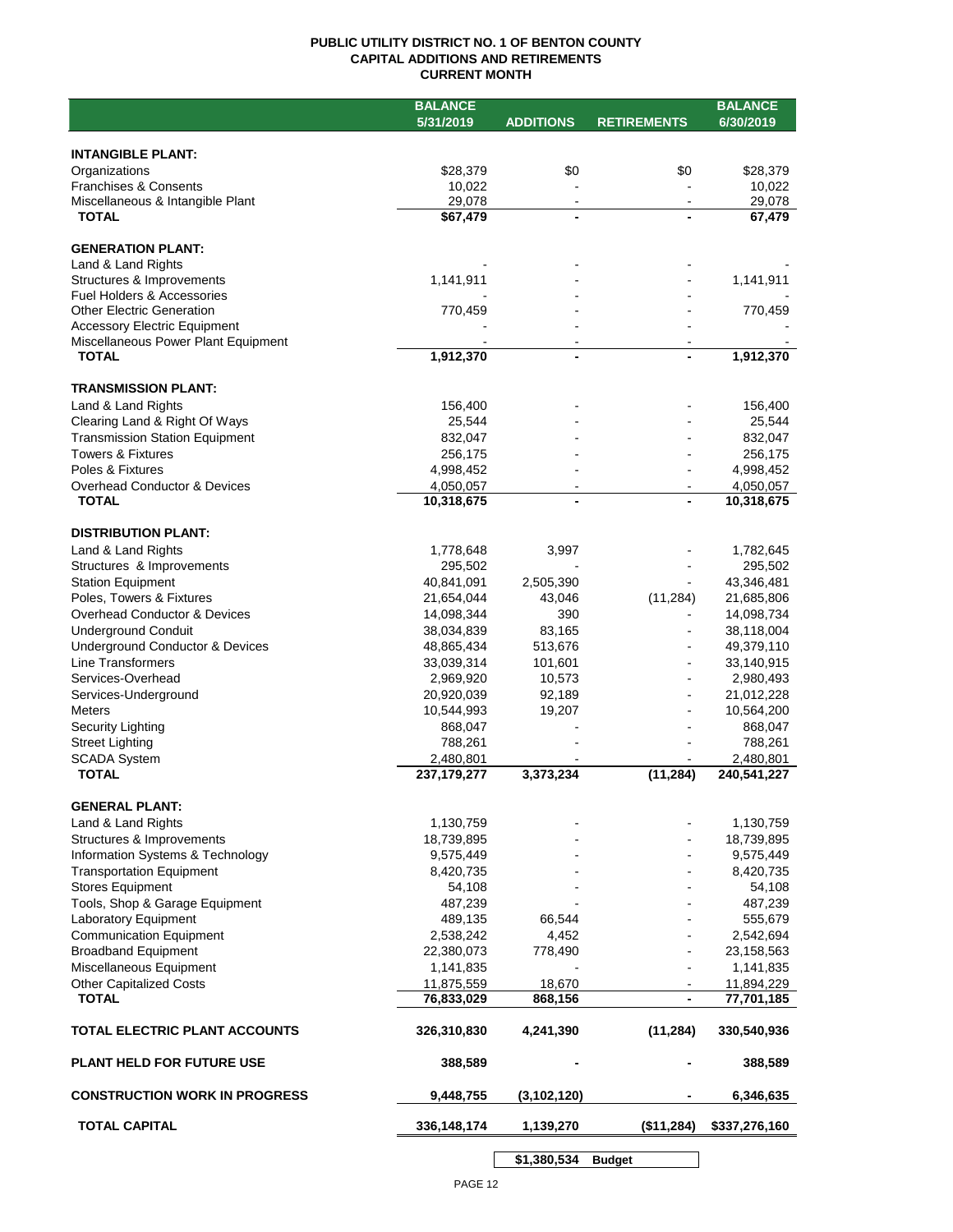## **PUBLIC UTILITY DISTRICT NO. 1 OF BENTON COUNTY CAPITAL ADDITIONS AND RETIREMENTS YEAR TO DATE**

|                                       | <b>BALANCE</b> |                  |                    | <b>BALANCE</b> |
|---------------------------------------|----------------|------------------|--------------------|----------------|
|                                       | 12/31/2018     | <b>ADDITIONS</b> | <b>RETIREMENTS</b> | 6/30/2019      |
|                                       |                |                  |                    |                |
| <b>INTANGIBLE PLANT:</b>              |                |                  |                    |                |
| Organizations                         | \$28,379       | \$0              | \$0                | \$28,379       |
| <b>Franchises &amp; Consents</b>      | 10,022         |                  |                    | 10,022         |
| Miscellaneous & Intangible Plant      | 29,078         | $\blacksquare$   |                    | 29,078         |
| <b>TOTAL</b>                          | \$67,479       | $\overline{a}$   |                    | 67,479         |
|                                       |                |                  |                    |                |
| <b>GENERATION PLANT:</b>              |                |                  |                    |                |
| Land & Land Rights                    |                |                  |                    |                |
| Structures & Improvements             | 1,141,911      |                  |                    | 1,141,911      |
| Fuel Holders & Accessories            |                |                  |                    |                |
| <b>Other Electric Generation</b>      | 770,459        |                  |                    | 770,459        |
| <b>Accessory Electric Equipment</b>   |                |                  |                    |                |
| Miscellaneous Power Plant Equipment   |                |                  |                    |                |
| <b>TOTAL</b>                          | 1,912,370      |                  |                    | 1,912,370      |
|                                       |                |                  |                    |                |
| <b>TRANSMISSION PLANT:</b>            |                |                  |                    |                |
| Land & Land Rights                    | 156,400        |                  |                    | 156,400        |
| Clearing Land & Right Of Ways         | 25,544         |                  |                    | 25,544         |
| <b>Transmission Station Equipment</b> | 832,047        |                  |                    | 832,047        |
| <b>Towers &amp; Fixtures</b>          | 256,175        |                  |                    | 256,175        |
| Poles & Fixtures                      | 4,998,452      |                  |                    | 4,998,452      |
| Overhead Conductor & Devices          | 4,050,057      |                  |                    | 4,050,057      |
| <b>TOTAL</b>                          | 10,318,675     | $\overline{a}$   |                    | 10,318,675     |
|                                       |                |                  |                    |                |
| <b>DISTRIBUTION PLANT:</b>            |                |                  |                    |                |
| Land & Land Rights                    | 1,762,927      | 19,718           |                    | 1,782,645      |
| Structures & Improvements             | 295,502        |                  |                    | 295,502        |
| <b>Station Equipment</b>              | 40,769,313     | 2,577,168        |                    | 43,346,481     |
| Poles, Towers & Fixtures              | 21,406,319     | 323,609          | (44, 122)          | 21,685,806     |
| Overhead Conductor & Devices          |                |                  |                    | 14,098,734     |
|                                       | 13,896,486     | 225,692          | (23, 444)          |                |
| <b>Underground Conduit</b>            | 37,654,846     | 470,313          | (7, 155)           | 38,118,004     |
| Underground Conductor & Devices       | 48,493,868     | 917,781          | (32, 539)          | 49,379,110     |
| Line Transformers                     | 31,837,633     | 1,425,519        | (122, 237)         | 33,140,915     |
| Services-Overhead                     | 2,934,219      | 46,274           |                    | 2,980,493      |
| Services-Underground                  | 20,638,007     | 374,221          |                    | 21,012,228     |
| <b>Meters</b>                         | 10,412,170     | 152,030          |                    | 10,564,200     |
| <b>Security Lighting</b>              | 867,764        | 3,292            | (3,009)            | 868,047        |
| <b>Street Lighting</b>                | 781,212        | 7,618            | (569)              | 788,261        |
| <b>SCADA System</b><br><b>TOTAL</b>   | 2,470,679      | 10,122           | (233, 075)         | 2,480,801      |
|                                       | 234,220,945    | 6,553,357        |                    | 240,541,227    |
|                                       |                |                  |                    |                |
| <b>GENERAL PLANT:</b>                 |                |                  |                    |                |
| Land & Land Rights                    | 1,130,759      |                  |                    | 1,130,759      |
| Structures & Improvements             | 18,739,895     |                  |                    | 18,739,895     |
| Information Systems & Technology      | 9,288,292      | 287,157          |                    | 9,575,449      |
| <b>Transportation Equipment</b>       | 8,347,206      | 73,529           |                    | 8,420,735      |
| <b>Stores Equipment</b>               | 54,108         |                  |                    | 54,108         |
| Tools, Shop & Garage Equipment        | 487,239        |                  |                    | 487,239        |
| <b>Laboratory Equipment</b>           | 489,135        | 66,544           |                    | 555,679        |
| <b>Communication Equipment</b>        | 2,528,661      | 14,033           |                    | 2,542,694      |
| <b>Broadband Equipment</b>            | 21,657,090     | 1,501,473        |                    | 23,158,563     |
| Miscellaneous Equipment               | 1,141,835      |                  |                    | 1,141,835      |
| <b>Other Capitalized Costs</b>        | 11,662,314     | 231,915          |                    | 11,894,229     |
| <b>TOTAL</b>                          | 75,526,534     | 2,174,651        | $\blacksquare$     | 77,701,185     |
|                                       |                |                  |                    |                |
| TOTAL ELECTRIC PLANT ACCOUNTS         | 322,046,003    | 8,728,008        | (233, 075)         | 330,540,936    |
|                                       |                |                  |                    |                |
| <b>PLANT HELD FOR FUTURE USE</b>      | 388,589        |                  |                    | 388,589        |
|                                       |                |                  |                    |                |
| <b>CONSTRUCTION WORK IN PROGRESS</b>  | 6,911,759      | (565, 124)       |                    | 6,346,635      |
|                                       |                |                  |                    |                |
| <b>TOTAL CAPITAL</b>                  | 329,346,351    | 8,162,884        | (\$233,075)        | \$337,276,160  |
|                                       |                |                  |                    |                |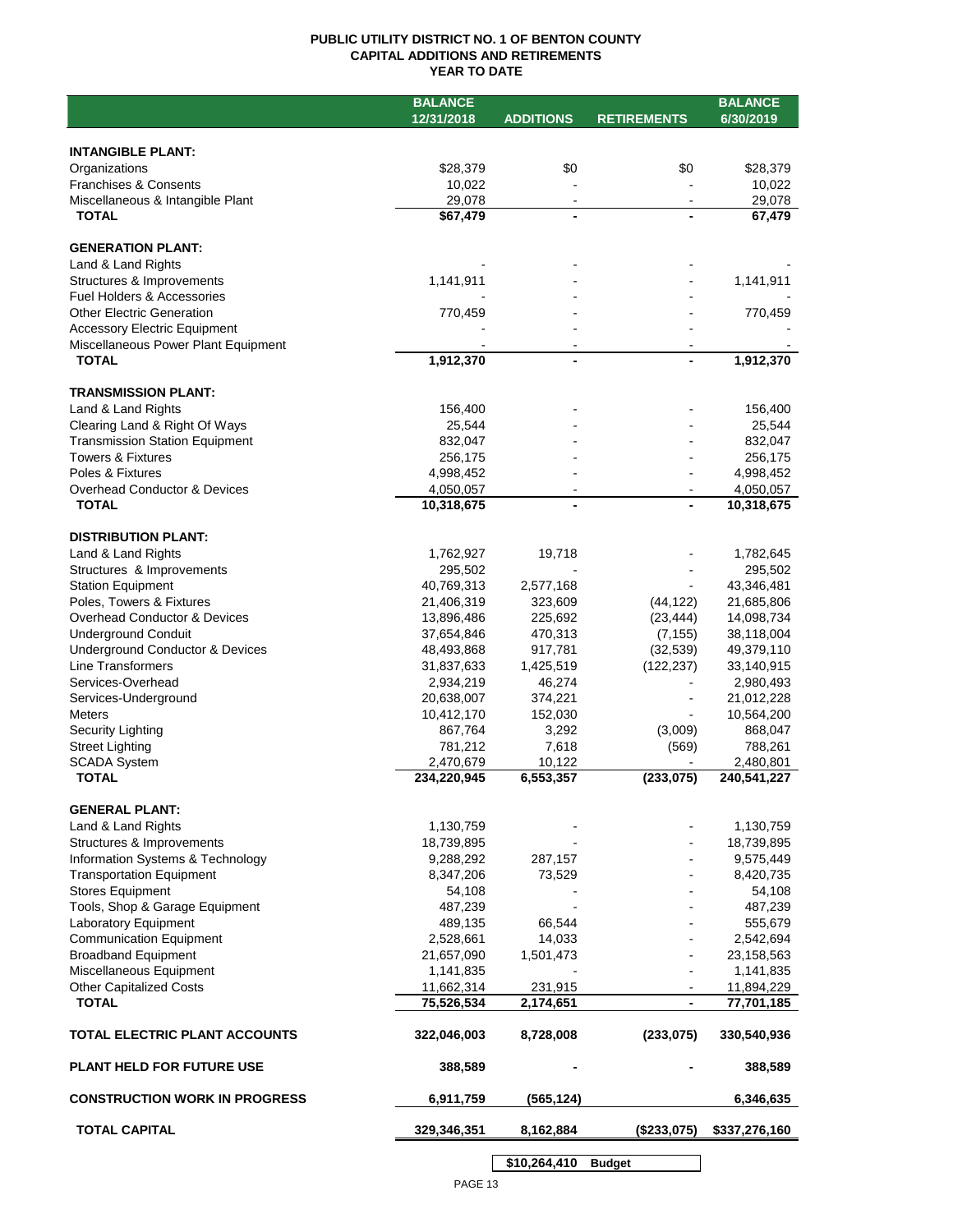## **PUBLIC UTILITY DISTRICT NO. 1 OF BENTON COUNTY STATEMENT OF CASH FLOWS**

|                                                                                              | <b>YTD</b><br>6/30/2019        | <b>Monthly</b><br>6/30/2019 |
|----------------------------------------------------------------------------------------------|--------------------------------|-----------------------------|
|                                                                                              |                                |                             |
| <b>CASH FLOWS FROM OPERATING ACTIVITIES</b>                                                  |                                |                             |
| Cash Received from Customers and Counterparties<br>Cash Paid to Suppliers and Counterparties | \$81,779,361<br>(67, 818, 688) | \$11,779,319<br>(8,520,564) |
| Cash Paid to Employees                                                                       | (7, 364, 329)                  | (1, 135, 823)               |
| <b>Taxes Paid</b>                                                                            | (8, 555, 884)                  | (785, 338)                  |
| Net Cash Used/Provided by Operating Activities                                               | (1,959,540)                    | 1,337,594                   |
| <b>CASH FLOWS FROM NONCAPITAL FINANCING ACTIVITIES</b>                                       |                                |                             |
| Other Interest Expense                                                                       | (15, 111)                      | (10, 111)                   |
| <b>Net Cash Used by Noncapital Financing Activities</b>                                      | (15, 111)                      | (10, 111)                   |
| <b>CASH FLOWS FROM CAPITAL AND RELATED FINANCING ACTIVITIES</b>                              |                                |                             |
| <b>Acquisition of Capital Assets</b>                                                         | (7,926,493)                    | (1, 104, 566)               |
| Proceeds from Sale of Revenue Bonds                                                          |                                |                             |
| Reimbursement of Bond Expense<br><b>Bond Principal Paid</b>                                  |                                |                             |
| <b>Bond Interest Paid</b>                                                                    | (1,209,315)                    |                             |
| <b>Capital Contributions</b>                                                                 | 1,262,956                      | 854,937                     |
| Sale of Assets                                                                               | 26,044                         | 4,974                       |
| Net Cash Used by Capital and Related Financing Activities                                    | (7,846,808)                    | (244, 655)                  |
| <b>CASH FLOWS FROM INVESTING ACTIVITIES</b>                                                  |                                |                             |
| Interest Income                                                                              | 679,778                        | 94,681                      |
| Proceeds from Sale of Investments<br>Purchase of Investments                                 | 5,940,776                      |                             |
| Joint Venture Net Revenue (Expense)                                                          |                                |                             |
| <b>Net Cash Provided by Investing Activities</b>                                             | 6,620,554                      | 94,681                      |
| <b>NET INCREASE (DECREASE) IN CASH</b>                                                       | (3, 200, 905)                  | 1,177,509                   |
| <b>CASH BALANCE, BEGINNING</b>                                                               | \$47,760,364                   | \$43,381,950                |
| <b>CASH BALANCE, ENDING</b>                                                                  | \$44,559,459                   | \$44,559,459                |
| <b>RECONCILIATION OF NET OPERATING INCOME TO NET</b>                                         |                                |                             |
| <b>CASH PROVIDED BY OPERATING ACTIVITIES</b>                                                 |                                |                             |
| <b>Net Operating Revenues</b>                                                                | (\$2,736,684)                  | \$1,966,271                 |
| Adjustments to reconcile net operating income to net cash                                    |                                |                             |
| provided by operating activities:                                                            |                                |                             |
| Depreciation & Amortization<br><b>Unbilled Revenues</b>                                      | 5,105,352<br>1,500,000         | 832,039<br>100,000          |
| Misellaneous Other Revenue & Receipts                                                        | 13,666                         | 3,866                       |
| <b>GASB 68 Pension Expense</b>                                                               |                                |                             |
| Decrease (Increase) in Accounts Receivable                                                   | (2,684,972)                    | (2, 179, 421)               |
| Decrease (Increase) in BPA Prepay Receivable                                                 | 300,000                        | 50,000                      |
| Decrease (Increase) in Inventories                                                           | (161, 946)<br>(89, 882)        | 16,574<br>28,556            |
| Decrease (Increase) in Prepaid Expenses<br>Decrease (Increase) in Wholesale Power Receivable | 3,025,033                      | 286,835                     |
| Decrease (Increase) in Miscellaneous Assets                                                  | 101,678                        | 19,399                      |
| Decrease (Increase) in Prepaid Expenses and Other Charges                                    | 1,337,489                      | 95,100                      |
| Decrease (Increase) in Deferred Derivative Outflows                                          | 1,284,928                      |                             |
| Increase (Decrease) in Deferred Derivative Inflows                                           | (1,048,289)                    | (46,900)                    |
| Increase (Decrease) in Warrants Outstanding                                                  |                                |                             |
| Increase (Decrease) in Accounts Payable<br>Increase (Decrease) in Accrued Taxes Payable      | (4,475,294)<br>(1,367,898)     | 514,781<br>399,936          |
| Increase (Decrease) in Customer Deposits                                                     | 61,872                         | 24,202                      |
| Increase (Decrease) in BPA Prepay Incentive Credit                                           | (80, 628)                      | (13, 438)                   |
| Increase (Decrease) in Other Current Liabilities                                             | 219,460                        | 57,921                      |
| Increase (Decrease) in Other Credits                                                         | (2,263,425)                    | (818, 127)                  |
| Net Cash Used/Provided by Operating Activities<br>PAGE 14                                    | (\$1,959,540)                  | \$1,337,594                 |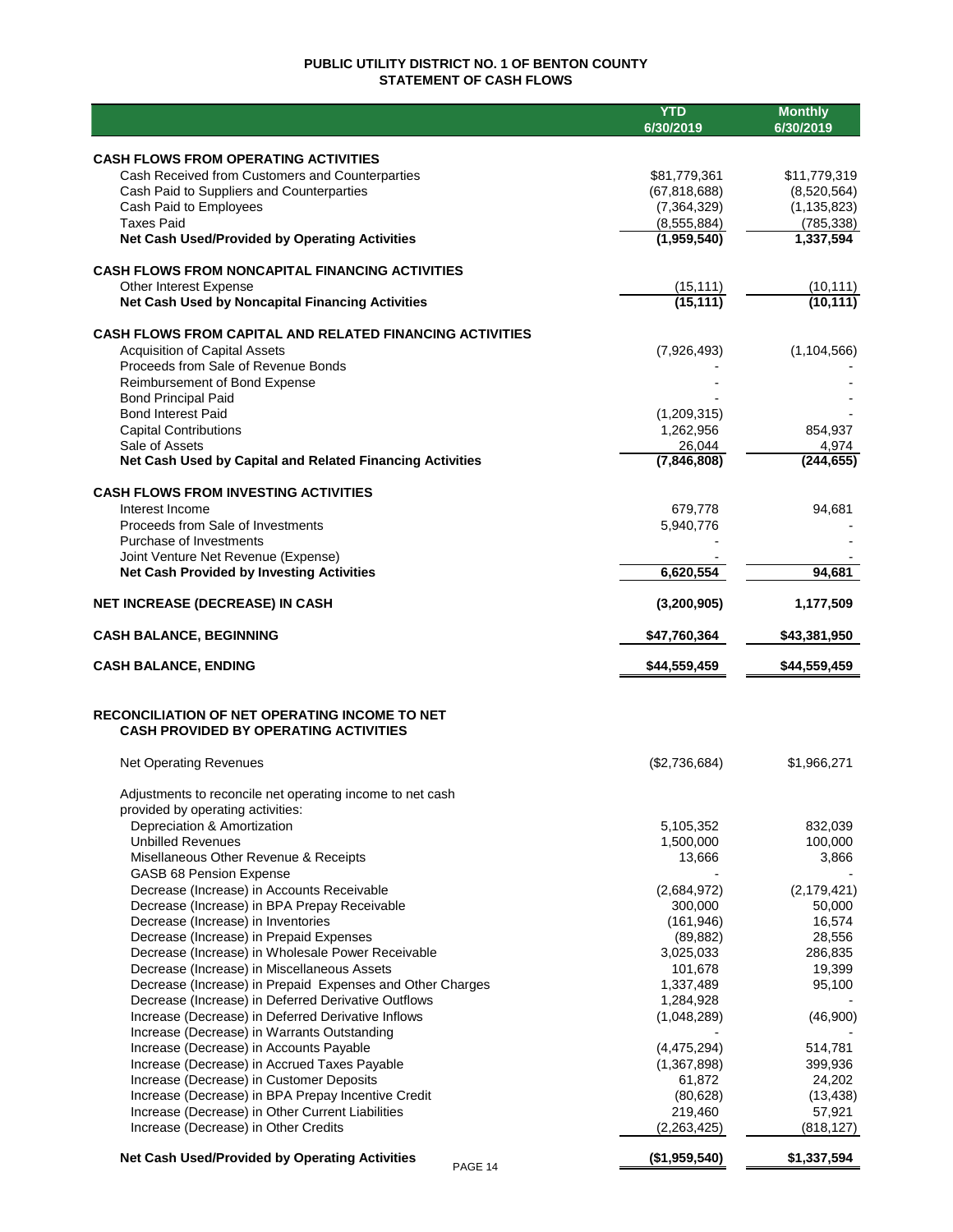## **PUBLIC UTILITY DISTRICT NO. 1 OF BENTON COUNTY WEATHER STATISTICS June 30, 2019**

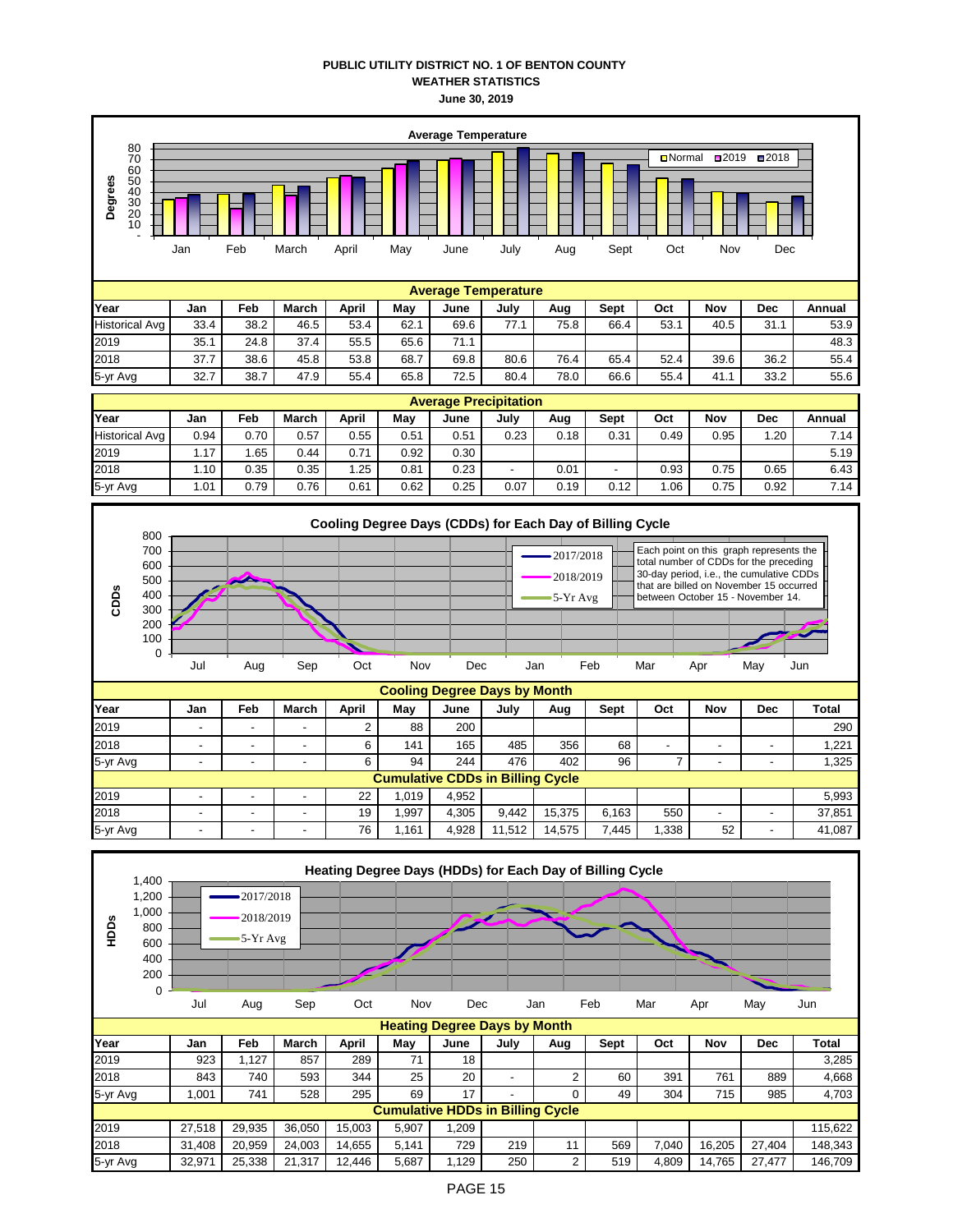#### **PUBLIC UTILITY DISTRICT NO. 1 OF BENTON COUNTY BROADBAND SUMMARY**

#### *June Highlights*

#### There were three new Access Internet locations and one location changed from Transport to Access Internet. There was one new 100Mbps Internet service and six upgraded Transport services.

|                                                             | <b>ACTUALS</b> |                          |            |              |                          |            |            |      |               |             |     |            |            |              |                            |                      |
|-------------------------------------------------------------|----------------|--------------------------|------------|--------------|--------------------------|------------|------------|------|---------------|-------------|-----|------------|------------|--------------|----------------------------|----------------------|
|                                                             | 2019 Budget    | Jan                      | Feb        | <b>March</b> | <b>April</b>             | <b>May</b> | June       | July | <b>August</b> | <b>Sept</b> | Oct | <b>Nov</b> | <b>Dec</b> | <b>YTD</b>   | <b>Budget</b><br>Remaining | Inception<br>to Date |
| <b>OPERATING REVENUES</b>                                   |                |                          |            |              |                          |            |            |      |               |             |     |            |            |              |                            |                      |
| Ethernet                                                    | 1,480,953      | \$124,122                | \$118,914  | \$118,677    | \$118,814                | \$119,092  | \$118,463  |      |               |             |     |            |            | \$718,081    | 762,872                    |                      |
| Non-Recurring Charges - Ethernet                            |                | 1,500                    | 2,000      | 500          | 500                      | 1,500      | $\sim$     |      |               |             |     |            |            | 6,000        | (6,000)                    |                      |
| <b>TDM</b>                                                  | 36,000         | 3,000                    | 3,000      | 3,000        | 3,000                    | 3,000      | 3,000      |      |               |             |     |            |            | 18,000       | 18,000                     |                      |
| Wireless                                                    | 300            | 26                       | 26         | 26           | 26                       | 26         | 26         |      |               |             |     |            |            | 156          | 144                        |                      |
| Internet Transport Service                                  | 54,000         | 3,112                    | 3,598      | 2,215        | 2,233                    | 2,235      | 2,189      |      |               |             |     |            |            | 15,581       | 38,419                     |                      |
| <b>Fixed Wireless</b>                                       | 42,000         | 3,141                    | 3,094      | 3,074        | 3,003                    | 2,952      | 2,824      |      |               |             |     |            |            | 18,088       | 23,912                     |                      |
| Access Internet                                             | 250,000        | 17,619                   | 17,738     | 18,395       | 19,585                   | 20,255     | 20,571     |      |               |             |     |            |            | 114,161      | 135,839                    |                      |
| Non-Recurring Charges - Al                                  | $\sim$         | 750                      | $\sim$     | 1,700        | 2,000                    | 1,050      | 913        |      |               |             |     |            |            | 6,413        | (6, 413)                   |                      |
| Broadband Revenue - Other                                   | 550,000        | 44,595                   | 44.595     | 44,595       | 46,308                   | 51,334     | 48,495     |      |               |             |     |            |            | 279,923      | 270,077                    |                      |
| Subtotal                                                    | 2,413,253      | 197,864                  | 192,965    | 192,182      | 195,468                  | 201,443    | 196,480    |      |               |             |     |            |            | 1,176,404    |                            |                      |
| NoaNet Maintenance Revenue                                  |                |                          |            |              |                          |            |            |      |               |             |     |            |            |              |                            |                      |
| <b>Bad Debt Expense</b>                                     |                |                          |            |              |                          |            |            |      |               |             |     |            |            |              |                            |                      |
| <b>Total Operating Revenues</b>                             | 2,413,253      | 197,864                  | 192,965    | 192,182      | 195,468                  | 201,443    | 196,480    |      |               |             |     |            |            | \$1,176,404  | 1,236,849                  | 21,829,969           |
| <b>OPERATING EXPENSES</b>                                   |                |                          |            |              |                          |            |            |      |               |             |     |            |            |              |                            |                      |
| General Expenses <sup>(3)</sup>                             |                | 61,407                   | 63,198     | 115,540      | 77,393                   | 69,028     | 66,027     |      |               |             |     |            |            | \$452,593    |                            |                      |
| Other Maintenance                                           |                | 1,036                    | 14,098     | (7,998)      | 6,431                    | 83         | 3,503      |      |               |             |     |            |            | \$17,153     |                            |                      |
| NOC Maintenance                                             |                | $\overline{\phantom{a}}$ | $\sim$     | $\sim$       | $\overline{\phantom{a}}$ | ٠          | $\sim$     |      |               |             |     |            |            |              |                            |                      |
| Wireless Maintenance                                        |                | $\sim$                   | - 11       | <b>1999</b>  | $\overline{\phantom{a}}$ | $\sim$     | . .        |      |               |             |     |            |            | \$0          |                            |                      |
| Subtotal                                                    | 948,000        | 62,443                   | 77,297     | 107,542      | 83,823                   | 69,111     | 69,530     |      |               |             |     |            |            | \$469,745    | 478,255                    | 12,047,714           |
| NoaNet Maintenance Expense                                  |                | $\sim$                   | $\epsilon$ | ÷.           | $\overline{\phantom{a}}$ | $\sim$     | $\epsilon$ |      |               |             |     |            |            | \$0          | $\blacksquare$             |                      |
| Depreciation                                                | 775,185        | 66,367                   | 66,089     | 66,108       | 66,250                   | 67,333     | 68,208     |      |               |             |     |            |            | \$400,356    | 374,829                    | 11,773,289           |
| <b>Total Operating Expenses</b>                             | 1,723,185      | 128,810                  | 143,385    | 173,651      | 150,073                  | 136,444    | 137,738    |      |               |             |     |            |            | \$870,101    | 853,084                    | 23,821,003           |
| <b>OPERATING INCOME (LOSS)</b>                              | 690,068        | 69,054                   | 49,580     | 18,532       | 45,395                   | 65,000     | 58,742     |      |               |             |     |            |            | \$306,303    | 383,765                    | (1,991,034)          |
| <b>NONOPERATING REVENUES &amp; EXPENSES</b>                 |                |                          |            |              |                          |            |            |      |               |             |     |            |            |              |                            |                      |
| Internal Interest due to Power Business Unit <sup>(1)</sup> | (332, 532)     | (27, 465)                | (27, 383)  | (27, 387)    | (27, 166)                | (26, 947)  | (26, 823)  |      |               |             |     |            |            | (\$163, 171) | 169,361                    | (6,753,465)          |
| <b>CAPITAL CONTRIBUTIONS</b>                                |                |                          |            |              |                          |            |            |      |               |             |     |            |            |              |                            |                      |
| Contributions in Aid of Broadband                           |                | 1,380                    | 573        | 3,925        | 476                      | 2,302      |            |      |               |             |     |            |            | \$8,657      | 8,657                      | 4,958,780            |
| <b>BTOP</b>                                                 |                |                          |            |              | $\sim$                   |            |            |      |               |             |     |            |            |              | $\blacksquare$             | 2,282,670            |
| INTERNAL NET INCOME (LOSS)                                  | \$357,536      | \$42,969                 | 22,770     | (4,930)      | 18,705                   | 40,354     | 31,919     |      |               |             |     |            |            | \$151,789    | \$561,782                  | (1,503,049)          |
| <b>NOANET COSTS</b>                                         |                |                          |            |              |                          |            |            |      |               |             |     |            |            |              |                            |                      |
| <b>Member Assessments</b>                                   |                |                          |            |              |                          |            |            |      |               |             |     |            |            | $\sim$       |                            | \$3,159,092          |
| Membership Support                                          |                | 906                      | 591        |              |                          | 558        |            |      |               |             |     |            |            | \$2,056      |                            | 138,556              |
| <b>Total NoaNet Costs</b>                                   |                | 906                      | 591        | $\sim$       | $\overline{\phantom{a}}$ | 558        | $\sim$     |      |               |             |     |            |            | \$2,056      | (\$2,056)                  | \$3,297,648          |
| <b>CAPITAL EXPENDITURES</b>                                 | \$1,353,454    | \$52,218                 | \$87,650   | \$90,205     | \$36,955                 | \$59,664   | \$84,591   |      |               |             |     |            |            | \$411,283    | \$942,171                  | \$23,459,255         |
|                                                             |                |                          |            |              |                          |            |            |      |               |             |     |            |            |              |                            |                      |
| NET CASH (TO)/FROM BROADBAND <sup>(2)</sup>                 | \$111,799      | \$83,677                 | 28,001     | (1,640)      | 75,166                   | 74,412     | 42,360     |      |               |             |     |            |            | \$301,977    | 190,178                    | ( \$9,733,198)       |

(1) Internal interest budget is estimated based on cash flow projections (an interest rate of 3.53% is being used).

(2) Includes excess of revenues over operating costs, capital expenditures and NoaNet assessments; excludes depreciation and internal interest to Electric System

(3) The March general expenses were updated to reflect the amortization of a City of Richland build, that was posted after the March broadband information was prepared.